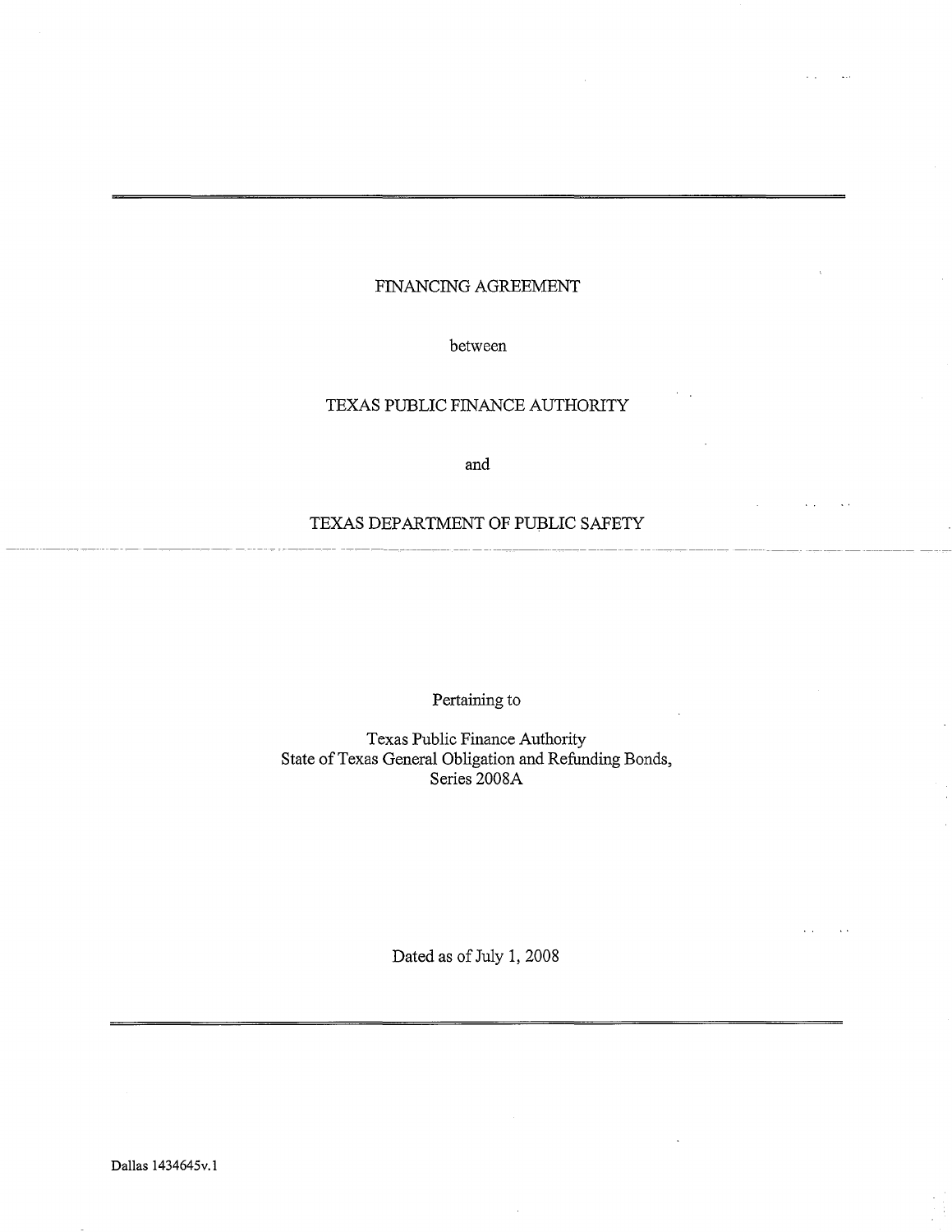# TABLE OF CONTENTS

# Page Number

 $\sim$   $\sim$ 

 $\sim$  .

## **ARTICLE I**

## DEFINITIONS AND OTHER PRELIMINARY MATTERS

### ARTICLE II

## GENERAL REPRESENTATIONS AND WARRANTIES

#### $\operatorname{ARTICLE}$  III

#### THE PROJECT

| SECTION 3.02 |  |
|--------------|--|
| SECTION 3.03 |  |
| SECTION 3.04 |  |
| SECTION 3.05 |  |
| SECTION 3.06 |  |
| SECTION 3.07 |  |
| SECTION 3.08 |  |
| SECTION 3.09 |  |
| SECTION 3.10 |  |
| SECTION 3.11 |  |
| SECTION 3.12 |  |

#### ARTICLE IV

#### THE BONDS  $\sim$

#### ARTICLE V

## PARTICULAR AGREEMENTS

 $\alpha = 1$ 

 $(i)$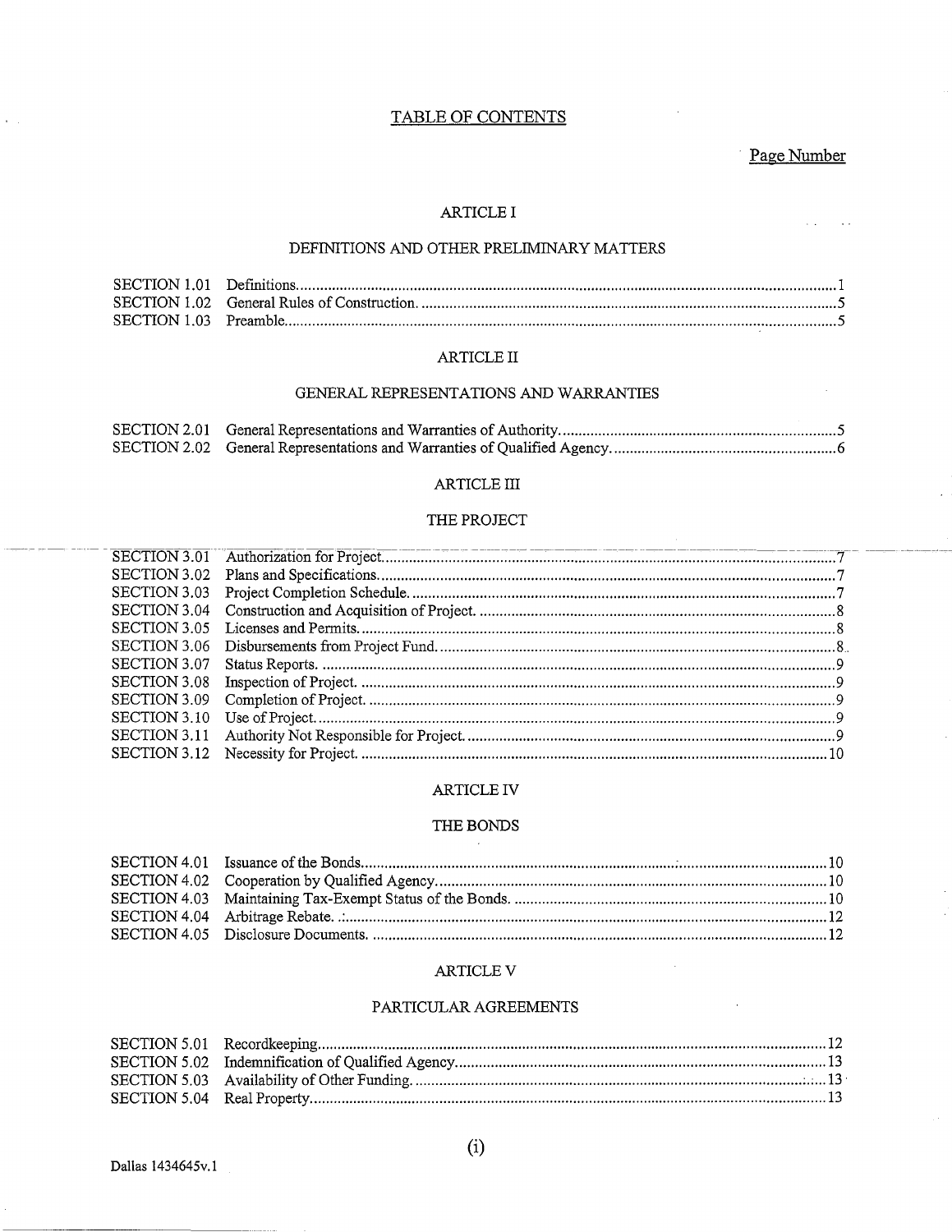# ARTICLE VI

## MISCELLANEOUS PROVISIONS

| EXHIBIT A        | Description of the Project               |
|------------------|------------------------------------------|
| EXHIBIT B        | Project Completion Schedule              |
| EXHIBIT C        | Governmental Project Approvals           |
| EXHIBIT D        | Form of Disbursement Certificate         |
| EXHIBIT E        | Monthly Status Report Information        |
| <b>EXHIBIT F</b> | Form of Project Completion Certificate   |
| EXHIBIT G        | Form of Project Substitution Certificate |
|                  |                                          |

 $\ddot{\phantom{a}}$ 

 $\mathcal{L}_{\mathcal{A}}$ 

 $\mathbb{R}^{\mathbb{Z}}$ 

 $\ddotsc$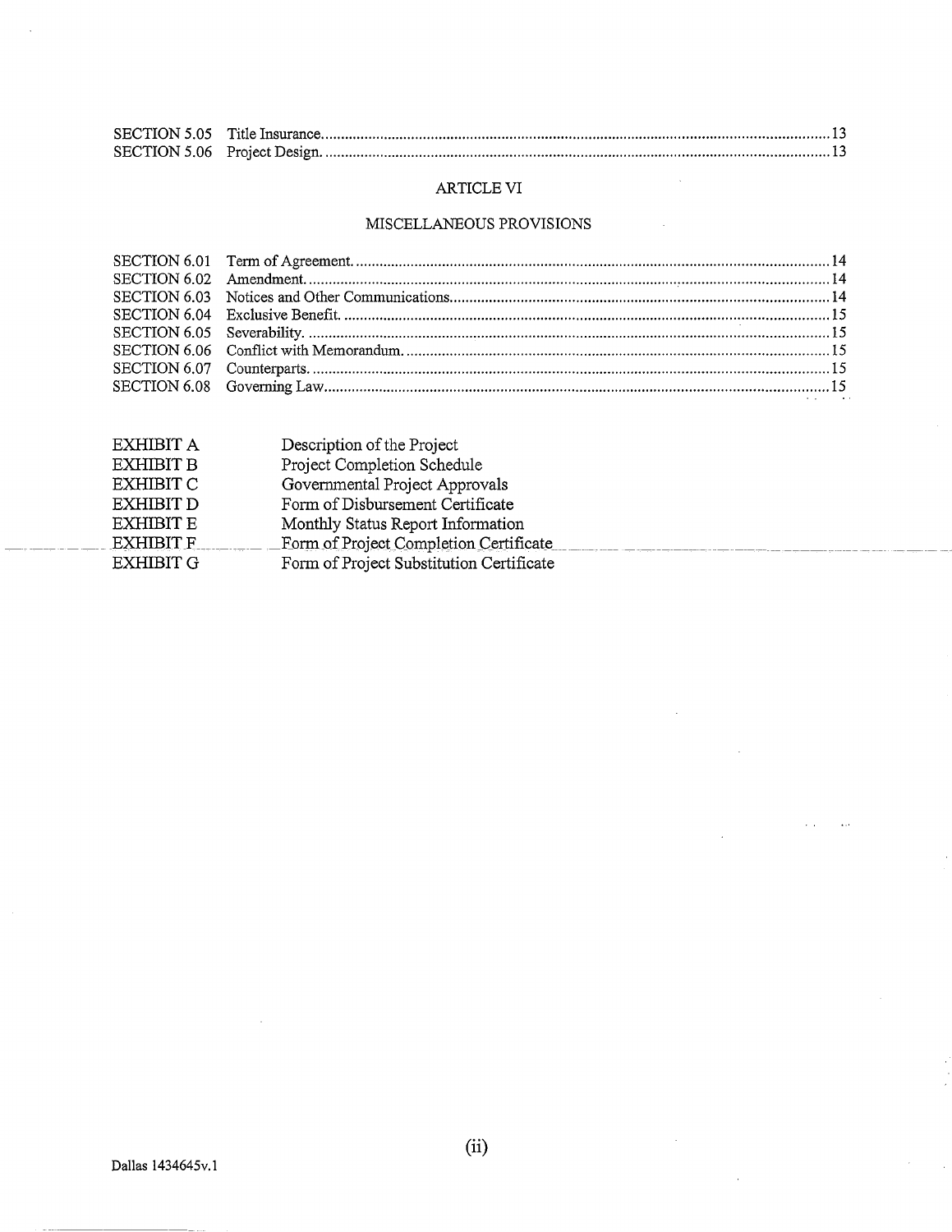## **FINANCING AGREEMENT**

FINANCING AGREEMENT, dated as of July 1, 2008, between the TEXAS PUBLIC FINANCE AUTHORITY (the "Authority") and the TEXAS DEPARTMENT OF PUBLIC SAFETY (the "Qualified Agency") to provide for the fmancing of certain projects related to the Texas Public Finance Authority State of Texas General Obligation and Refunding Bonds, Series 2008A (the "Bonds") issued pursuant to a resolution adopted by the Board of Directors of the Authority on June 5, 2008 (the "Resolution");

#### **WITNESSETH:**

WHEREAS, the Authority is authorized to provide financing of certain projects (hereinafter defmed) for certain agencies of the State of Texas through the issuance of the Bonds. Pursuant to certain provisions of the Texas Constitution and other statutory and regulatory authorities including, but not limited to, Article III, Section 50-g of the Texas Constitution, Chapters 1201, 1232, and 1371 Texas Government Code, and any regulations promulgated by the Authority thereunder (collectively, the "Authorizing Law");

WHEREAS, one or more projects of the Qualified Agency have been authorized in appropriations by the Legislature of the State of Texas;

WHEREAS, the parties desire to provide for the financing by the Authority of certain projects for - --- - - -- --theQualified-Agencyf ------- - - - --- ------- ---- --- -- - -- --- -- ------- - ·--- -------

NOW, THEREFORE, in consideration of the premises, the parties hereto agree as follows:

## **ARTICLE I**

#### **DEFINITIONS AND OTHER PRELIMINARY MATTERS**

SECTION 1.01 Definitions.

Except as otherwise provided in this Financing Agreement, the capitalized terms in this Financing Agreement shall have the meanings specified in this section unless the context requires otherwise.

*Agency Act* -Chapter 411, Texas Government Code, as amended.

Appropriation Act – HB1, Article IX, Acts 80<sup>th</sup> Legislature, R.S. (2007), and any other act of the Legislature appropriating funds for the Project to the Qualified Agency.

*Authority* - the Texas Public Finance Authority or any successor thereto.

*Authority Regulations* - the regulations of the Authority in Part X, Title 34, Texas Administrative Code.

*Authorized Agency Representative* - the chief administrative officer of the Qualified Agency or any member of the staff of the Qualified Agency designated by the chief administrative officer or by the governing body of the Qualified Agency as an authorized representative.

*Authorizing Law* - means the "Authorizing Law" as defmed in the preamble of this Financing Agreement.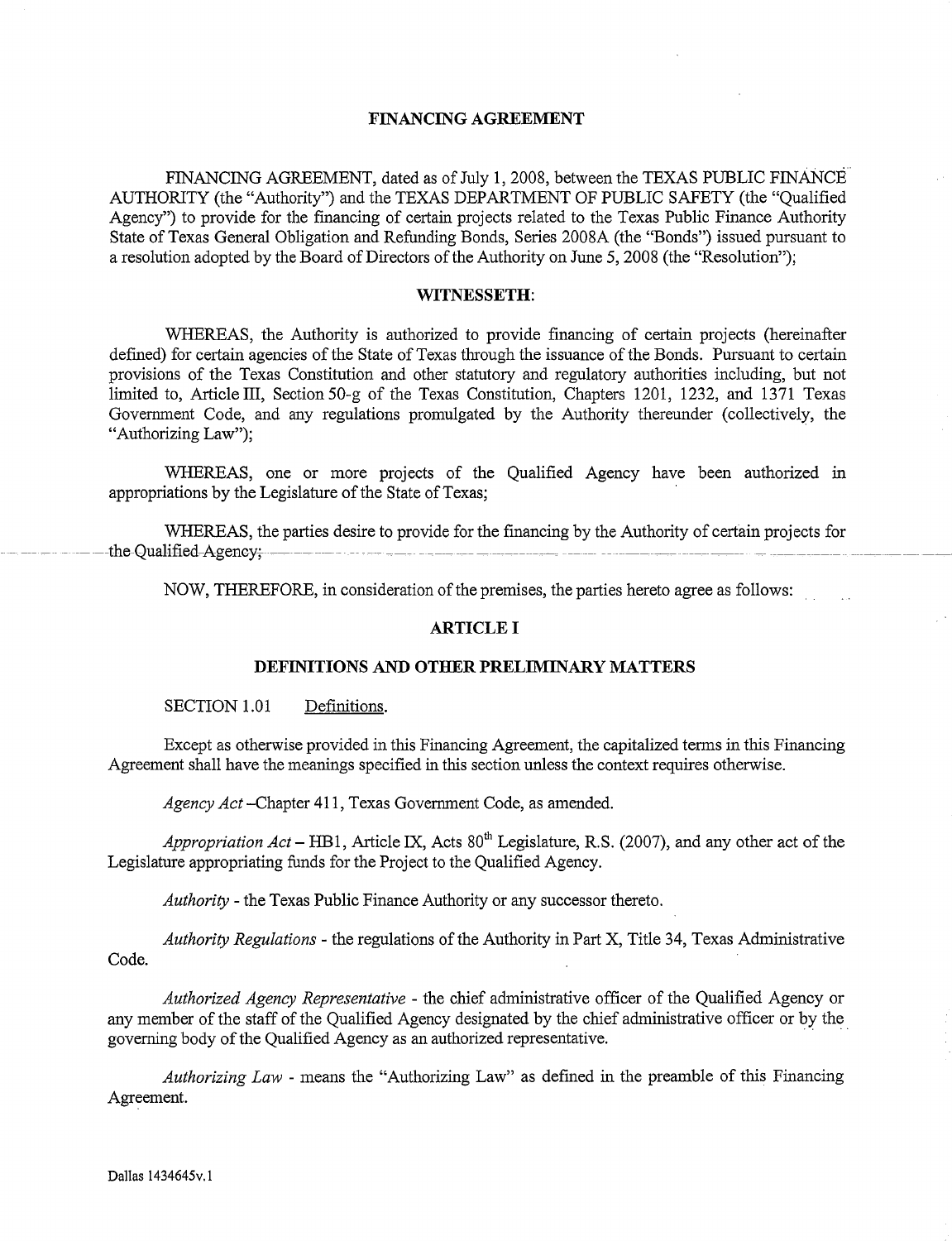*Available Construction Proceeds* - means Proceeds other than Proceeds used to refund the obligations refunded by the Bonds (if any) and to pay issuance costs. For purposes of determining compliance with the spending requirements as of the end of each of the first three spending periods, available construction proceeds include the amount of future earnings that the Qualified Agency reasonably expected as of the issue date.

*Board-* the Board of Directors of the Authority.

*Bond Counsel* - any law firm or firms experienced in matters relating to the issuance of taxexempt obligations, which firm or firms are engaged by the Authority to render services to the Authority as bond counsel.

*Bonds* - the *"Texas Public Finance Authority State of Texas General Obligation and Refunding. Bonds, Series 2008A"* authorized by the Resolution.

*Business Day* - any day on which the Comptroller is open for business, and:

(1) while the Authority is the Paying Agent/Registrar, on which the Authority is open for business at its principal business office; or

(2) while a Person other than the Authority is the Paying Agent/Registrar, on which financial institutions in the city where the principal corporate trust office of the Paying Agent/Registrar is located are not authorized by law or executive order to close.

*Closing* - the concurrent delivery of the Bonds to or upon the order of the initial purchaser in exchange for payment therefor.

*Closing Date* - the date of the Closing.

*Code-* the Internal Revenue Code of 1986, as amended, by all legislation, if any, enacted on or before the date on which the Bonds are issued.

*Comptroller* - the Comptroller of Public Accounts of the State of Texas or any successor thereto, including the individual elected to serve as Comptroller of the State, the Deputy Comptroller or such other official designated by law to serve or act in the capacity of the Comptroller.

*Construction Expenditures* - means capital expenditures that are allocable to the cost of real property or constructed personal property. Except as provided below, construction expenditures do not include expenditures for acquisitions of interests in land or other existing real property. Expenditures are not for the acquisition of an interest in existing real property other than land if the contract between the seller and the Qualified Agency requires the seller to build or install the property (e.g., a turnkey contract), but only to the extent that the property has not been built or installed at the time the parties enter into the contract. Constructed personal property means tangible personal property (or, if acquired pursuant to a single acquisition contract, properties) or specially developed computer software if: (i) A substantial portion of the property or properties is completed more than 6 months after the earlier of the date construction or rehabilitation commenced and the date the Qualified Agency entered into an acquisition contract; (ii) based on the reasonable expectations of the Qualified Agency, if any, or representations of the person constructing the property, with the exercise of due diligence, completion of construction or rehabilitation (and delivery to the Qualified Agency) could not have occurred within that 6-month period; and (iii) if the Qualified Agency itself builds or rehabilitates the property, not more than 75 percent of the capitalizable cost is attributable to property acquired by the Qualified Agency (e.g.,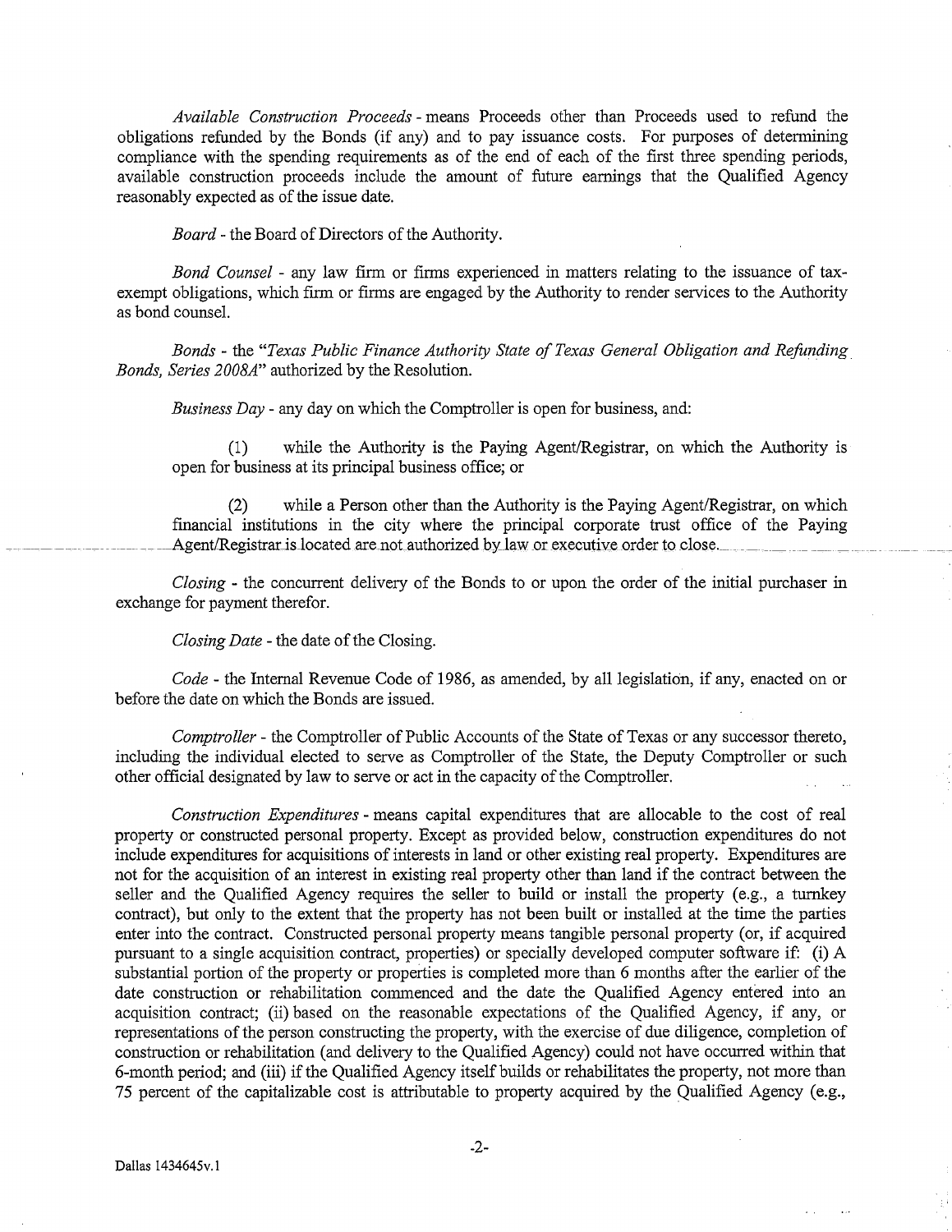components, raw materials, and other supplies). Specially developed computer software means any programs or routines used to cause a computer to perform a desired task or set of tasks, and the documentation required to describe and maintain those programs, provided that the software is specially developed and is functionally related and subordinate to real property or other constructed personal property.

*Costs of Issuance* - the "costs of issuance," as provided in the Authorizing Law and defined in the Resolution, incurred in connection with the issuance of the Bonds.

*Disbursement Certificate* - a certificate of the Authorized Agency Representative for the disbursement of funds from the appropriate account of the Project Fund, in substantially the form of Exhibit D of this Financing Agreement.

*Disclosure Documents* - collectively, the Preliminary Official Statement, the Official Statement and any amendments thereto.

*Event of Taxability* - any act or omission that could adversely cause any amount payable with respect to any of the Bonds, which is treated as interest under the Code, not to be excludable under Section 103(a) of the Code from the gross income of the owner of the Bond.

*Executive Director* - the executive director of the Authority, or any member of the staff of the. Authority authorized by the Board to perform the duties of the executive director.

*Facility Contract* - any contract, entered into by the Qualified Agency after the effective date of this Financing Agreement, for the design, engineering, acquisition, construction, equipping, repair, or renovation of any facilities financed for the Qualified Agency in whole or part with proceeds of the Bonds.

*Financing Agreement-* this Financing Agreement, and any amendments hereto.

*Gross Proceeds-* means any Proceeds and any Replacement Proceeds.

*Interest and Sinking Fund* - the fund by that name created pursuant to Section 4.01 of the Resolution for the purpose of paying Bond Obligations.

*Interest Payment Date* - each April 1 and October 1, commencing April 1, 2009, as the dates on which interest on the Bonds shall be paid semiannually.

*Investment Proceeds* - means any amounts actually or constructively received from investing Proceeds.

*Legislative Budget Board-* the joint committee of the Legislature that develops recommendations for legislative appropriations for the state agencies.

*Legislature-* the Legislature of the State.

*Memorandum* - the Memorandum of Understanding, dated as of July 1, 2008, between the Authority and the Qualified Agency, and any amendments thereto.

*Official Statement* - the final official statement authorized by the Authority to be used m connection with the sale of the Bonds.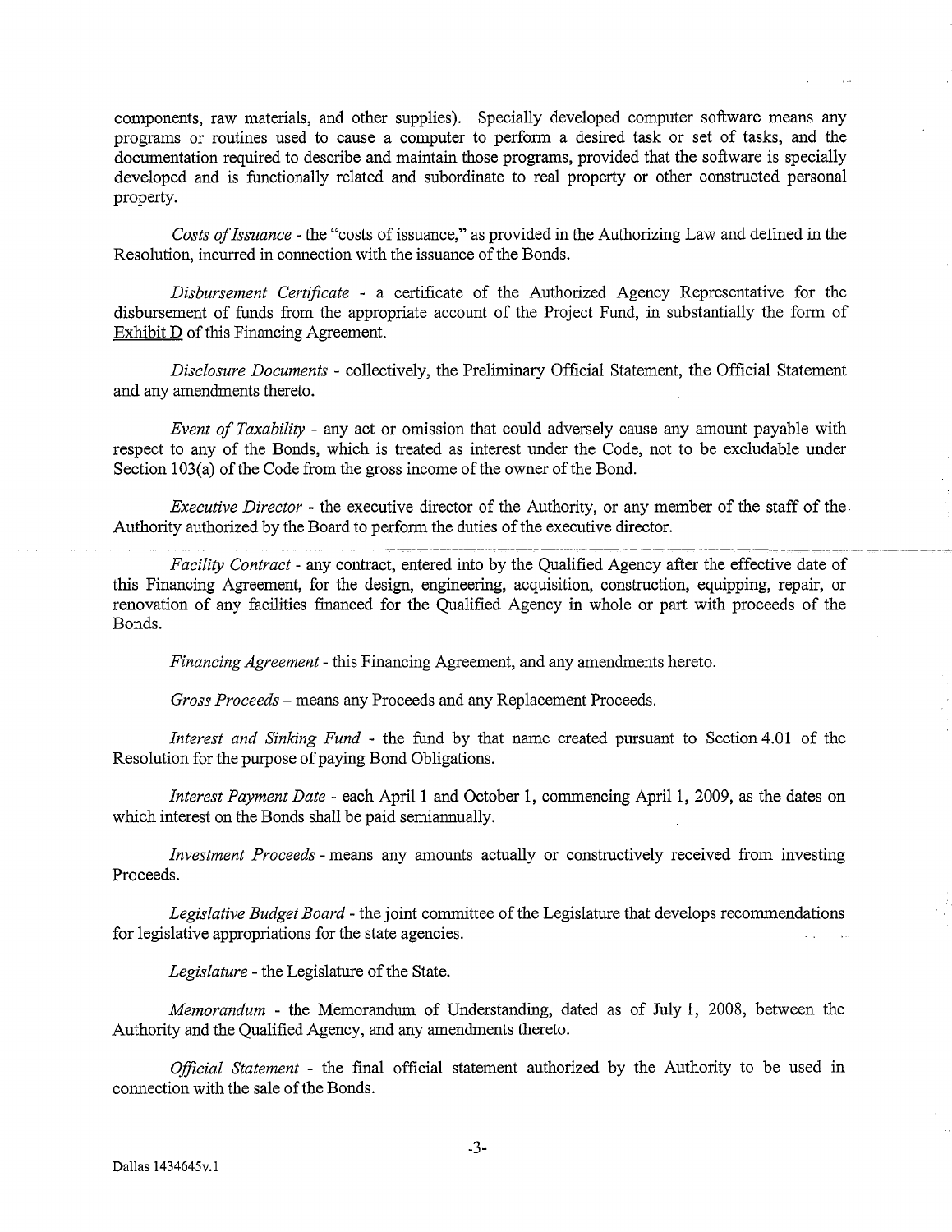*Plans and Specifications-* the plans and specifications for the Project Component(s), as amended or supplemented.

*Preliminary Official Statement* - the preliminary official statement approved by the Board and distributed in connection with the offering for sale of the Bonds.

*Proceeds-* means any Sale Proceeds and Investment Proceeds of the Bonds which are attributable to financing the Project.

*Project-* collectively, the Project Components.

*Project Completion Amount-* the aggregate amount of the cost of all of the Project Components, as set forth in Exhibit A to this Financing Agreement.

*Project Completion Certificate* - a certificate of an Authorized Agency Representative delivered on behalf of the Qualified Agency, pursuant to this Financing Agreement, to the effect that the Project has been completed (or that no further Bond proceeds are required for the payment of Project Costs), in substantially the form set forth in Exhibit F to this Financing Agreement.

*Project Completion Date* - the date that the Project is completed, as certified in the Project Completion Certificate.

Project Completion Schedule - the schedule projecting the rate of expenditure of proceeds of the Bonds for the payment of Project Costs which is set forth in Exhibit B to this Financing Agreement.

*Project Component* - each respective item (or part of an item) in the Appropriation Act that has been approved to be financed with proceeds of the Bonds, as described in Exhibit A to this Financing Agreement.

*Project Costs* - any costs associated with the Project that are authorized under the Authorizing Law to be paid with proceeds of the Bonds.

*Project Financing Documents-* collectively, all documents furnished by the Qualified Agency to the Authority in connection with the fmancing of the Project and issuance of the Bonds, including (without limitation) the Memorandum, the Request for Financing, this Financing Agreement, each Disbursement Certificate, any Project Substitution Certificate, and the Project Completion Certificate.

*Project Fund-* the fund by that name and any other project fund created pursuant to Section 4.01 of the Resolution.

*Project Substitution Certificate* - a certificate of an Authorized Agency Representative to the effect that a Project Component is to be substituted with another authorized project, in substantially the form set forth in Exhibit G to this Financing Agreement.

*Qualified Agency* - the "Qualified Agency" as defined in the preamble of this Financing Agreement or any successor thereto.

*Regulations* - means the applicable proposed, temporary or fmal- Treasury Regulations promulgated under the Code or, to the extent applicable to the Code, under the Internal Revenue Code of 1954, as such regulations may be amended or supplemented from time to time.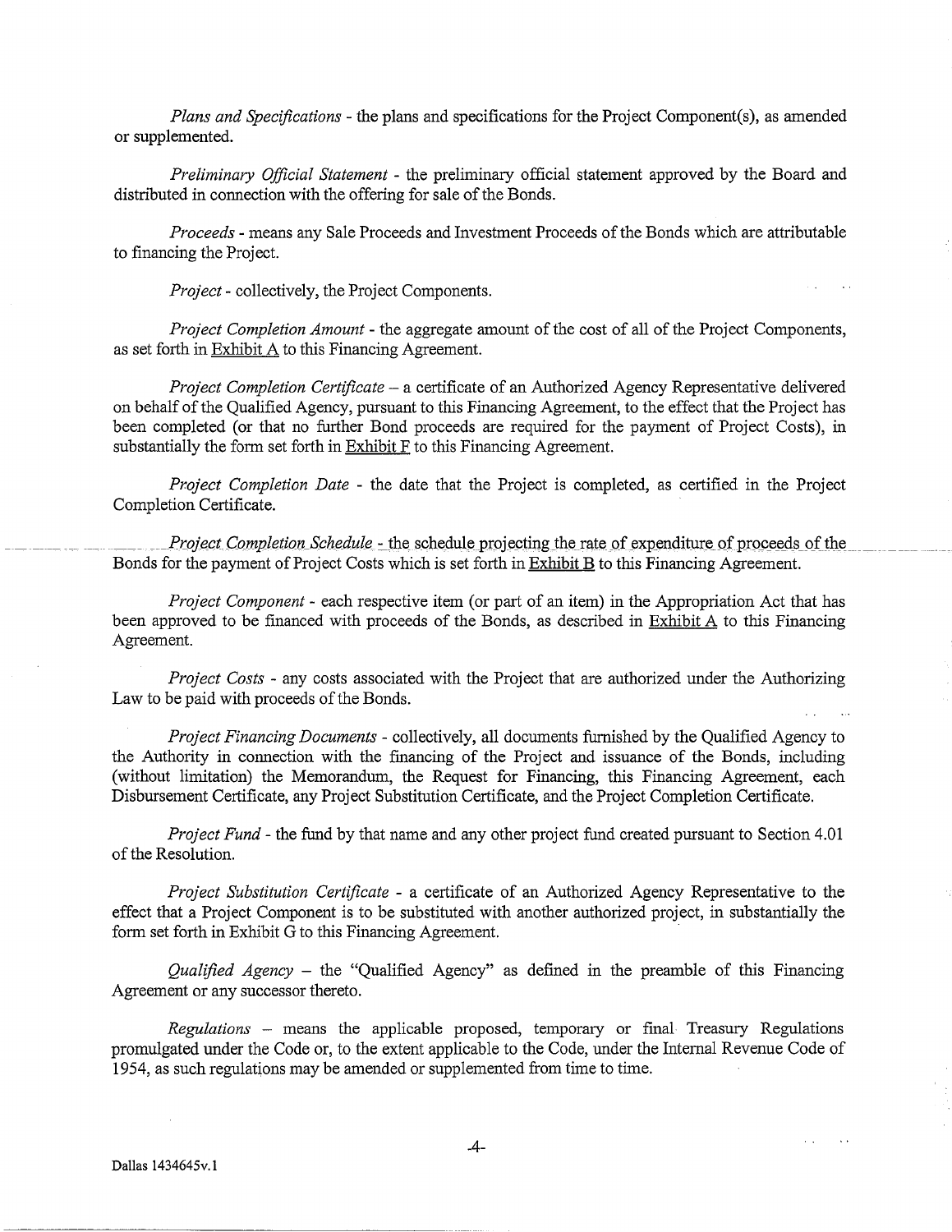*Replacement Proceeds* -has the meaning set forth in Section 1.148-l(c) of the Regulations and generally includes amounts that have a sufficiently direct nexus to the Bonds or to the governmental purpose of the Bonds to conclude that the amounts would have been used for that governmental purpose if the proceeds of the Bonds were not used or to be used for that governmental purpose. For this purpose, the mere availability or preliminary earmarking of amounts for a governmental purpose does not in itself establish a sufficient nexus to cause those amounts to be replacement proceeds. Replacement proceeds include, but are not limited to, sinking funds and pledged funds.

*Request for Financing* - the letter or other communication from the Qualified Agency to the Authority requesting financing for the Project, and any supplements thereto.

*Resolution-* the resolution of the Authority adopted on June 5, 2008 pursuant to which the Bonds are authorized to be issued, and any amendments and supplements thereto.

*Sale Proceeds-* has the meaning set forth in Section 1.148-1(b) of the Regulations and generally consists of any amounts actually or constructively received from the sale (or other disposition) of any Bond, including amounts used to pay underwriters' discount or compensation and accrued interest other than pre-issuance accrued interest. Sale Proceeds also include amounts from the sale of a right that is associated with any Bond and is described in Section 1.148-4(b)(4) of the Regulations.

*State-* the State of Texas.

SECTION<sub>-1.02</sub> General Rules of Construction.

(a) A capitalized term used in this Financing Agreement that is not defined herein and that is defmed in the Resolution shall have the meaning assigned to it in the Resolution.

(b) Whenever in this Financing Agreement the context requires:

- (1) a reference to the singular number includes the plural and vice versa; and
- (2) a word denoting gender includes the masculine, feminine, and neuter.

(c) The table of contents and the titles given to any article or section of this Financing Agreement are for convenience only and are not intended to modify the article or section.

SECTION 1.03 Preamble.

The statements and findings in the preamble of this Financing Agreement are hereby adopted and made a part of the Financing Agreement.

#### **ARTICLE II**

#### **GENERAL REPRESENTATIONS AND WARRANTIES**

#### SECTION 2.01 General Representations and Warranties of Authority.

The Authority represents and warrants as follows:

(1) the Authority is a validly existing agency of the State authorized to operate under the Texas Public Finance Authority Act, Chapter 1232, Texas Government Code, as amended;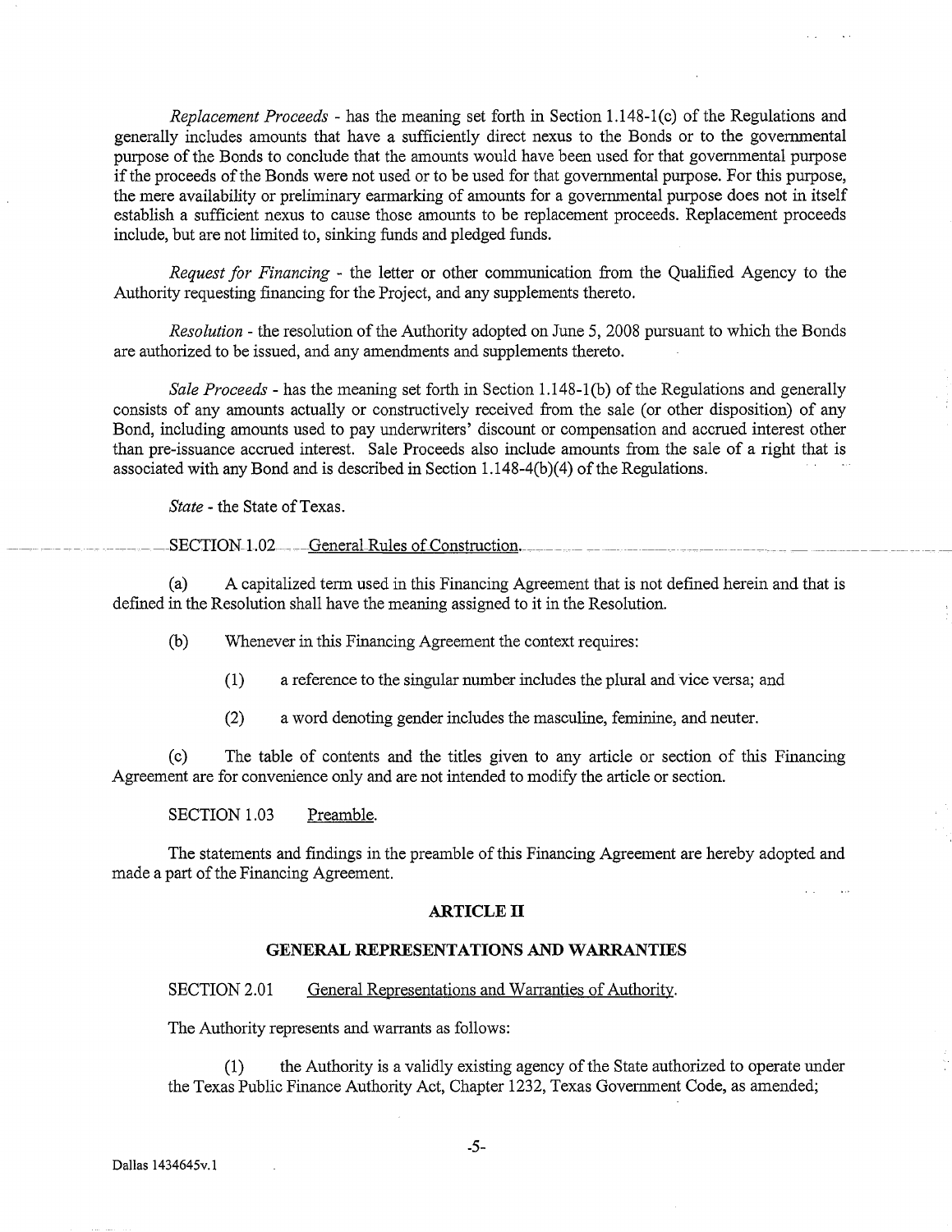(2) the Authority has full power and authority to execute and deliver this Financing Agreement, perform its obligations thereunder, and carry out the transactions contemplated hereby;

(3) the Authority has duly authorized the execution and delivery of this Financing. Agreement and the performance of its obligations thereunder;

(4) the execution and delivery of this Financing Agreement, the consummation of the transactions contemplated hereby, the performance of its obligations hereunder, and the compliance with the terms hereof by the Authority will not conflict with, or constitute a default under, any law (including administrative rule), judgment, decree, order, permit, license, agreement, mortgage, lease, or other instrument to which the Authority is subject or by which it is bound;

(5) the Authority has full power and authority to issue the Bonds, to cause funds to be made available to fmance the Project in accordance with the Resolution and this Financing Agreement and to perform its obligations under the Resolution;

(6) the Resolution has been duly adopted by the Authority, is in full force and effect, and constitutes the legal, valid, and binding act of the Authority; and

(7) this Financing Agreement, when duly executed and delivered by the Authority, will constitute a legal, valid, and binding obligation of the Authority.

SECTION 2.02 General Representations and Warranties of Qualified Agency.

The Qualified Agency represents and warrants, as follows:

(1) the Qualified Agency is a validly existing agency of the State authorized to operate under the Agency Act;

(2) the Qualified Agency has full power and authority to execute and deliver the Project Financing Documents, perform its obligations thereunder, and carry out the transactions contemplated thereby;

(3) the Qualified Agency has duly authorized the execution and delivery of the Project Financing Documents and the performance of its obligations thereunder;

(4) the execution and delivery of the Project Financing Documents, the consummation of the transactions contemplated thereby, the performance of its obligations thereunder, and the compliance with the terms thereof by the Qualified Agency will not conflict with, or constitute a default under, any law (including administrative rule), judgment, decree, order, permit, license, agreement, mortgage, lease, or other instrument to which the Qualified Agency is subject or by which the Qualified Agency or any of its property are bound;

(5) the Qualified Agency is not in violation of any law, which violation could adversely affect the consummation of the transactions contemplated by the Project Financing Documents; and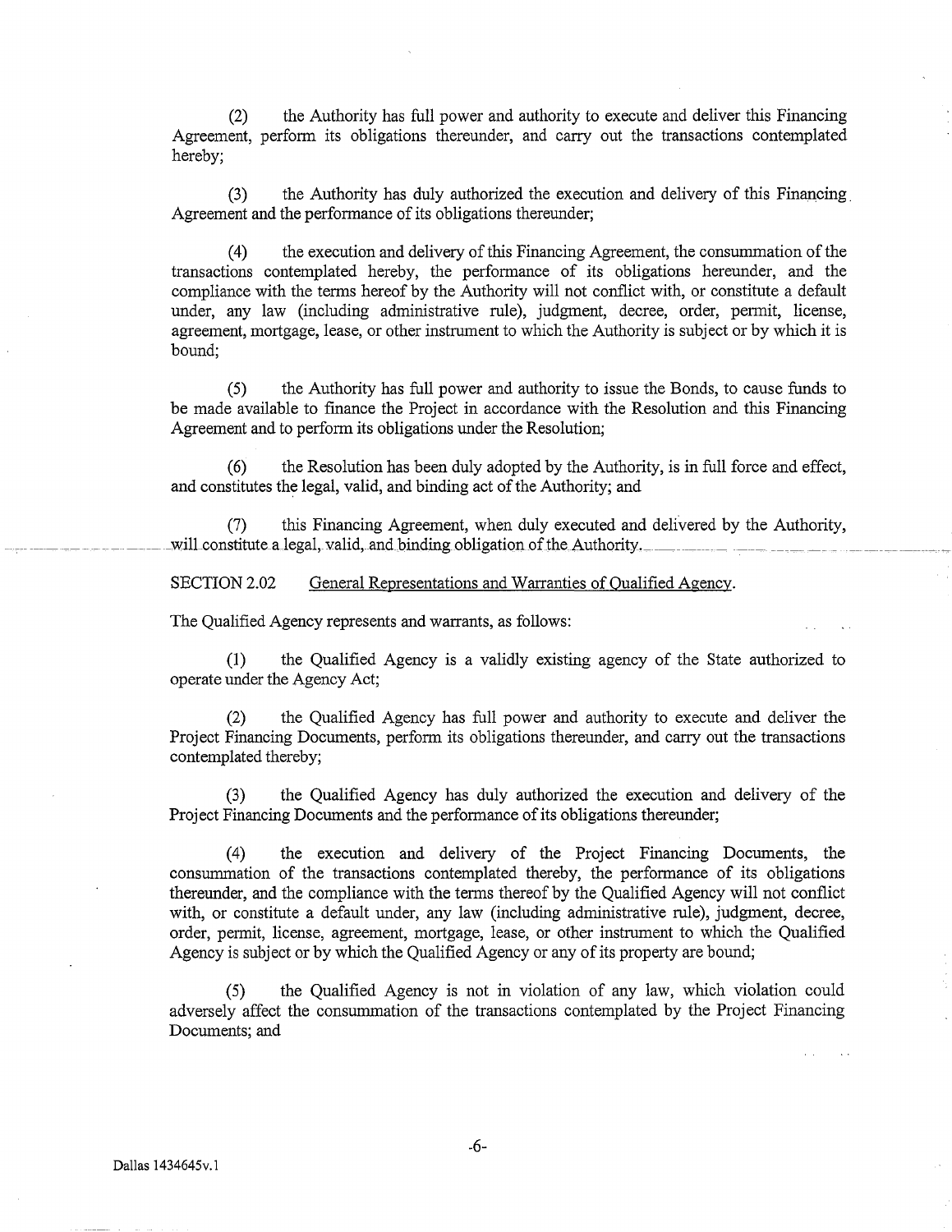(6) the Project Financing Documents, when duly executed and delivered by the Qualified Agency, as appropriate, will constitute legal, valid, and binding obligations of the Qualified Agency.

#### **ARTICLE III**

#### **THE PROJECT**

#### SECTION 3.01 Authorization for Project.

(a) The Qualified Agency represents that the Project has been authorized by the Appropriation Act or other statute and that all of the Project Costs to be paid with proceeds of the Bonds will be incurred for the acquisition, construction, equipping, major repair, or renovation of facilities and will otherwise be lawful expenditures of the Qualified Agency.

(b) The Qualified Agency represents that the description of each Project Component set forth in Exhibit A to this Financing Agreement is accurate.

. .

(c) The Qualified Agency represents that it has submitted specific plans for the Project to the Legislative Budget Board and, if required by the Appropriation Act, such plans have been approved by the Legislative Budget Board.

SECTION 3.02 Plans and Specifications.

(a) The Qualified Agency shall cause the Plans and Specifications to be prepared and shall maintain the Plans and Specifications with its official records.

(b) The Authority and its authorized agents may inspect the Plans and Specifications at reasonable times.

SECTION 3.03 Project Completion Schedule.

(a) As of the Closing Date, the Qualified Agency reasonably expects that the Project Completion Amount will be expended within the time periods set forth in Exhibit B hereto. The Qualified Agency represents that it is not aware of any fact or circumstance that could cause the entire Project Completion Amount not to be expended as set forth in the Project Completion Schedule, as amended from time to time.

(b) Upon becoming aware of any circumstances that will result in a deviation from Exhibit  $\overline{B}$ hereto of the lesser of 10 percent or \$1,000,000, the Qualified Agency shall notify the Executive Director of the amount and nature of such deviation.

(c) Upon becoming aware of any circumstances that will result in the expenditure for Project Costs in any "Expenditure Period" (as set forth in Exhibit B hereto) of an aggregate amount that is less than the amount set forth in Exhibit B hereto for such Expenditure Period, the Qualified Agency shall notify the Executive Director of (1) such aggregate expenditure amount, and (2) the reason(s) that such expenditure amount will be less than the amount set forth in Exhibit B hereto.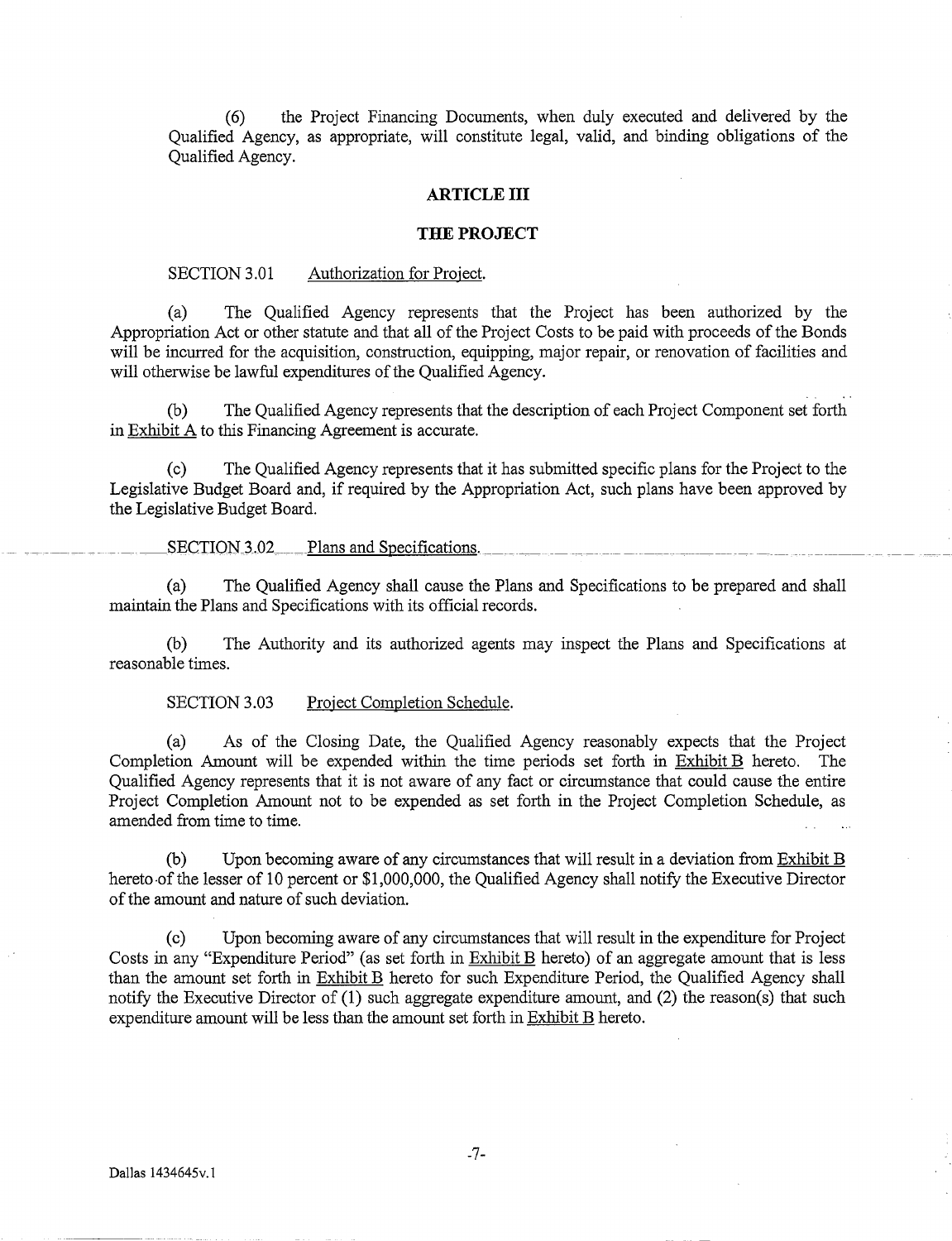### SECTION 3.04 Construction and Acquisition of Project.

(a) The Qualified Agency shall cause the acquisition, construction, equipping, repair, and/or renovation of the Project to be completed with due diligence substantially in accordance with the Plans and Specifications and in a good and workman-like manner.

(b) The Qualified Agency represents that at least 95 percent of the Project Completion Amount will be expended to pay Project Costs constituting expenditures for the acquisition, construction, reconstruction, or rehabilitation of the Project.

(c) The Qualified Agency may shift its use of proceeds among Project Components to the extent permitted by law so long as such shift of use does not constitute an Event of Taxability. The Authority may require the Qualified Agency to obtain an opinion of Bond Counsel regarding taxability.

SECTION 3.05 Licenses and Permits.

The Qualified Agency represents that it has obtained all necessary licenses, permits, and other governmental approvals necessary to complete the Project, except for those (if any) described in Exhibit C to this Financing Agreement.

SECTION 3.06 Disbursements from Project Fund.

(a) The Qualified Agency may cause disbursements to be made from the Project Fund in accordance with contracts for the Project and with this Financing Agreement and the Resolution.

(b) The Qualified Agency acknowledges that the Project Fund may be applied in accordance with the Resolution for purposes other than the payment of Project Costs.

(c) The Qualified Agency acknowledges and agrees that interest earned in funds contained in the Project Fund may be used to pay interest payments, if any, on the Bonds.

(d) To obtain a disbursement of funds from the Project Fund for the payment of Project Costs, the Qualified Agency shall submit to the Authority, not later than the Business Day immediately preceding the disbursement date, a properly completed Disbursement Certificate. Subject to Subsection (e) of this Section 3.06, upon determining that the submitted Disbursement Certificate has been properly completed, the Executive Director shall cause the Comptroller to transfer funds in the Project Fund to the appropriate fund(s) of the Qualified Agency in the amount(s) set forth in the Disbursement Certificate. The Qualified Agency shall apply the funds so transferred to the payment of Project Costs.

(e) Disbursements from the Project Fund for the payment of Project Costs shall not exceed, in the aggregate, the Project Completion Amount without the prior approval of the Executive Director (which approval shall be based on availability of funds and legal authorization).

(f) In the event that the Authority determines that the Qualified Agency has breached any material representation, warranty, or agreement in this Financing Agreement, the Authority, in its· discretion, may suspend further disbursement of funds from the Project Fund if it is advised in writing by the Texas Attorney General that (1) such suspension is lawful, and (2) such breach constitutes a breach of this Financing Agreement and such suspension may commence not sooner than the 30th day after the date of delivery to an Authorized Agency Representative of notice of such suspension, and may continue until such breach is cured or is waived by the Executive Director. If such breach is not cured or waived within 90 days after the date such suspension commenced, the Authority may apply any remaining funds in the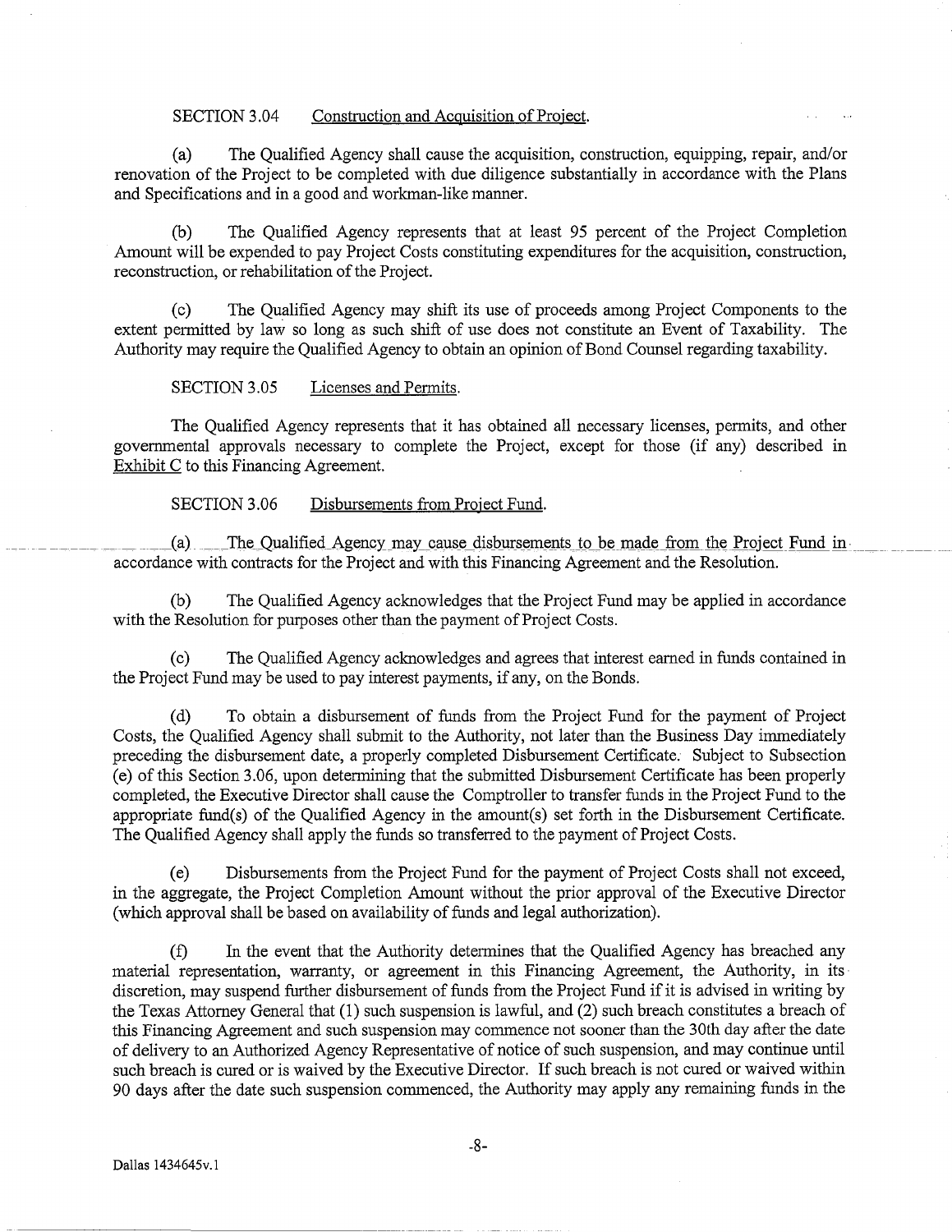Project Fund allocated to the payment of Project Costs in the manner permitted by the Resolution and law.

(g) To the extent required by law, the Qualified Agency has submitted a master plan for construction of its facilities and shall periodically revise the master plan in accordance with such law.

SECTION 3.07 Status Reports.

Not later than the 15th day of each month, through the month following the month in which the Project Completion Date occurs, the Qualified Agency shall prepare and deliver to the Executive Director· a status report, containing the information set forth in Exhibit  $E$  to this Financing Agreement, covering the preceding calendar month. At other times (whether before or after the Project Completion Date), the Qualified Agency shall provide the Executive Director, upon request, with any information available to the Qualified Agency regarding the expenditure of funds disbursed to the Qualified Agency from the Project Fund or the condition or use of the Project.

SECTION 3.08 Inspection of Project.

The Authority and its authorized agents, at reasonable times before and after completion of the Project, may enter on and inspect the Project and examine any records of the Qualified Agency relating to the Project.

SECTION 3.09 Completion of Project.

Upon the completion of the Project (or when no further proceeds of the Bonds are to be expended for Project Costs), the Qualified Agency shall deliver to the Executive Director a properly completed Project Completion Certificate.

SECTION 3.10 Use of Project.

(a) The Qualified Agency may use the Project for any lawful purpose so long as such use does not constitute an Event of Taxability.

(b) The Qualified Agency shall not lease any part of the Project to, or permit any part of the Project to be operated or otherwise used by, an entity other than an agency or political subdivision of the State without the prior approval of the Executive Director. The Authority shall direct the Executive Director to approve any proposed arrangement for use of the Project (or a part thereof) by a nongovernmental entity upon obtaining an opinion of Bond Counsel to the effect that such arrangement will not constitute an Event of Taxability. Any agreement or understanding that allows any other agency or political subdivision of the State to use all or any portion of the Project shall limit such use in a manner sufficient to prevent an Event of Taxability.

SECTION 3.11 Authority Not Responsible for Project.

(a) The Authority has no responsibility for the acquisition, construction, equipping, repair, or renovation of the Project or for the operation or maintenance of the Project.

(b) If the amounts in Project Fund are insufficient for the payment of all of the Project Costs, the Authority is not responsible for the payment of any Project Costs that cannot be paid from the Project Fund.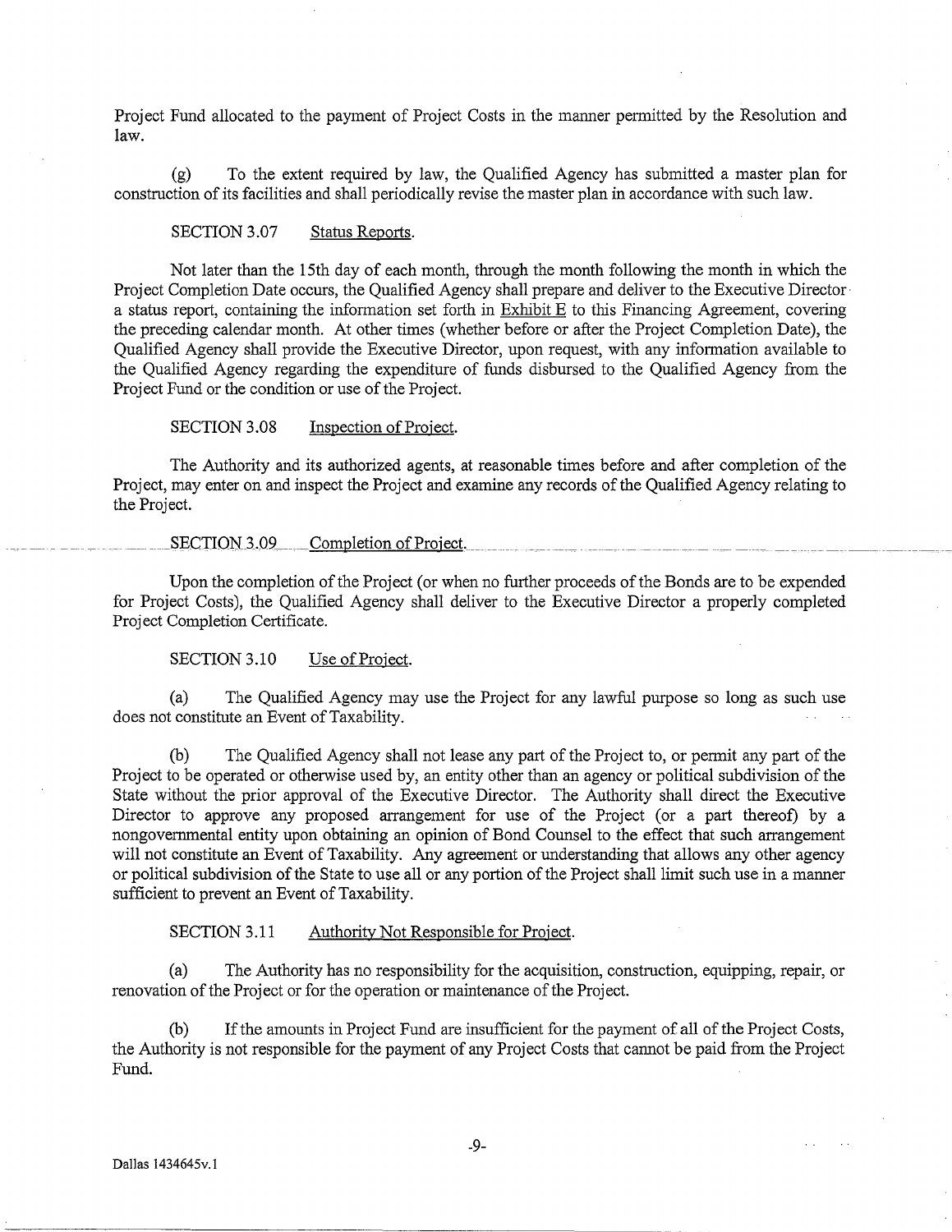#### SECTION 3.12 Necessity for Project.

The Qualified Agency represents to the Authority that, as of the Closing Date:

(a) the provision of the Project in accordance with the Project Completion Schedule is necessary in order for the Qualified Agency to effectively carry out its lawful duties and functions; and

(b) for any construction Project, the Qualified Agency expects that it will use the Project for the purposes for which it is designed for the entire useful economic life of the Project as long as any of the Bonds are outstanding.

## **ARTICLE** IV

#### **THE BONDS**

SECTION 4.01 Issuance of the Bonds.

The Authority shall use its best efforts to issue and sell the Bonds in an amount that is sufficient. for the Project Completion Amount to be made available in the Project Fund for the payment of the Project Costs.

SECTION 4.02 Cooperation by Qualified Agency.

--- --------- --------------------------- ---- ----------- -~ ----- -- ------ ----------------------- -------- ----- -- The Qualified Agency shall take the action(s), enter into the agreement(s), provide the certification(s) contemplated by this Financing Agreement, and otherwise cooperate with the Authority and its agents, to effect the lawful issuance and administration of the Bonds under this Financing Agreement.

SECTION 4.03 Maintaining Tax-Exempt Status of the Bonds.

The Qualified Agency will not take, or omit to take, any action that will adversely affect the exclusion from gross income for federal income tax purposes of interest paid on the Bonds, and, in the event of such action or omission, it will use all reasonable efforts to cure the effect of such action or omission. With the intent not to limit the generality of the foregoing, the Qualified Agency covenants and agrees that it will comply with the covenants set forth below prior to the final maturity of the Bonds, unless it has received a written opinion of nationally recognized bond counsel to the effect that failure to comply with such covenant will not adversely affect the excludability of interest on any Bond from the gross income for federal income tax purposes.

(a) No Private Pavments. No portion of the payment of the debt service on the Bonds will be directly or indirectly derived from payments (whether or not to the Qualified Agency or any related party) in respect of property, or borrowed money, used or to be used for a private business use. Furthermore, no portion of the payment of the debt service on the Bonds will be directly or indirectly secured by any interest in property used or to be used for a private business use or payments in respect of property used or to be used for a private business use. The Qualified Agency will not impose or accept, directly or indirectly, any charge or other payment with respect to any Proceeds used in any trade or business of a nongovernmental person. For purposes of determining use of Proceeds, the Qualified Agency will apply the rules set forth in Section 4.03(b) below.

(b) No Private Use. The Qualified Agency will not use or permit any of the Proceeds of the Bonds to be used, directly or indirectly, in any trade or business of a nongovernmental person.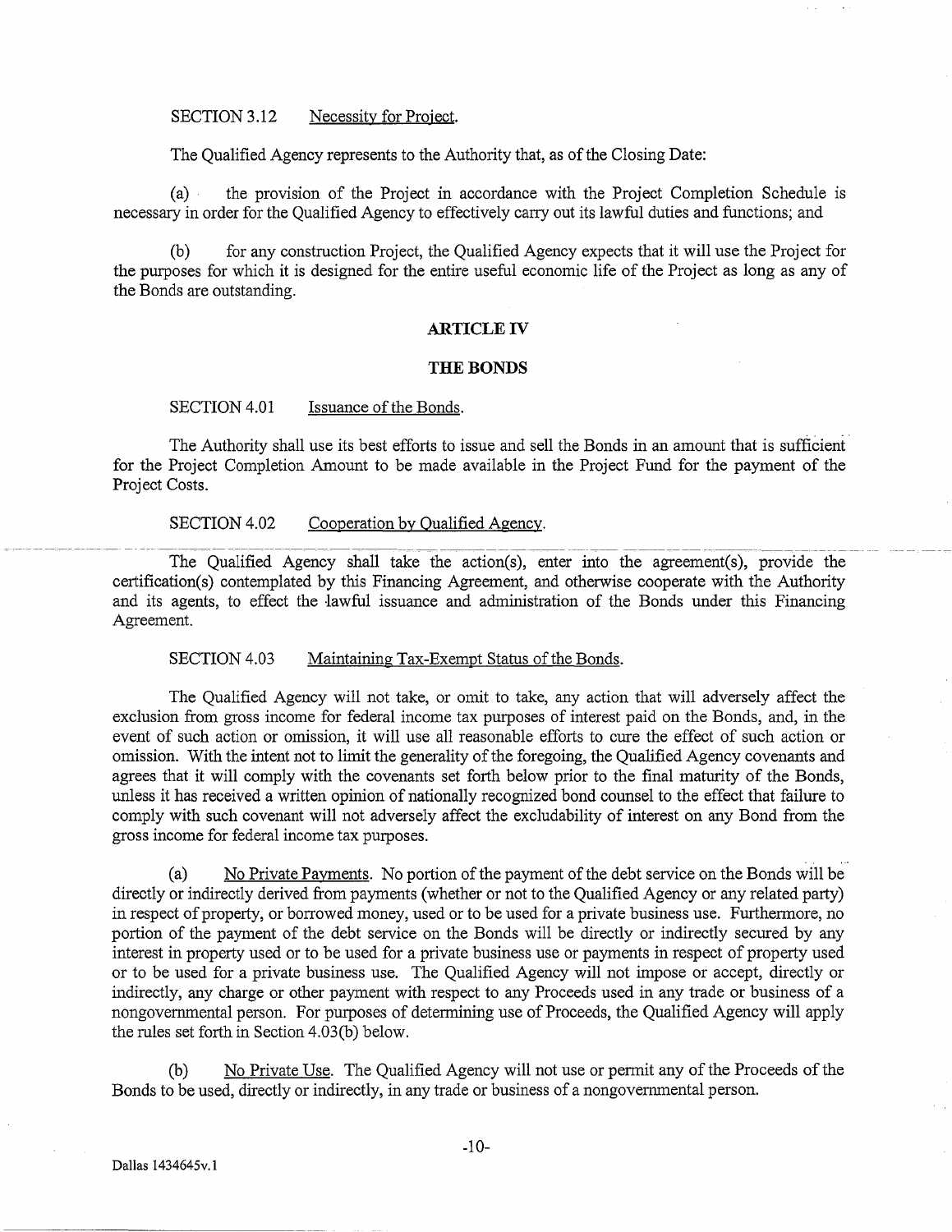(i) For purposes of determining use, the Qualified Agency will apply rules set forth in applicable Regulations and Revenue Procedures promulgated by the Internal Revenue Service, including, among others, the following rules: (A) Any activity carried on by a person other than a natural person or a state or local governmental unit will be treated as a trade or business of a nongovernmental person; (B) the use of all or any portion of the Project is treated as the direct use of proceeds; (C) a nongovernmental person will be treated as a private business user of Proceeds· of the Bonds as a result of ownership, actual or beneficial use of the Proceeds pursuant to a lease, or a management or incentive payment contract, or certain other arrangements such as a take-orpay or other output-type contract; and (D) use in a trade or business exists if a nongovernmental person has any special legal entitlement to use directly or indirectly all or any portion of the Project.

(ii) In the case of any portion of the Project that is not available for use by the general public, the Qualified Agency will not permit any special economic benefit to be provided to any nongovernmental person. In determining whether there is a special economic benefit the following factors will be taken into account: (A) whether the portion of the Project in question is functionally related or physically proximate to property used in the trade or business of a nongovernmental person; (B) whether only a small number of nongovernmental persons receive the special economic benefit; and (C) whether the cost of the portion of the Project in question is treated as depreciable for federal income tax purposes by any nongovennnental person.

(iii) For purposes of this section, a management contract is a management, service, or incentive payment-contract-between a governmental-person-and-a-service-provider-under-whichthe service provider provides services involving all, a portion of, or any function of, the Project. The following arrangements generally are not treated as management contracts that give rise to private business use: (A) contracts for services that are solely incidental to the primary governmental function or functions of all or a portion of the Project in question (for example, contracts for janitorial, office equipment repair, hospital billing, or similar services); (B) a contract to provide for the operation of a facility or system of facilities that consists predominantly of public utility property, if the only compensation is the reimbursement of actual and direct expenses of the service provider and reasonable administrative overhead expenses of the service provider; (C) a contract to provide for services, if the only compensation is the reimbursement of the service provider for actual and direct expenses paid by the service provider to unrelated parties.

(c) Loans of Sale Proceeds. No portion of the Proceeds of the Bonds will be directly or indirectly used to make or finance a loan to any person other than a state or local governmental unit. For purposes of the foregoing covenant, Proceeds are considered to be "loaned" to a person or entity if (1) all or any portion of the Project is sold or leased to such person or entity in a transaction which creates a debt for federal income tax purposes, (2) capacity in or service from all or any portion of the Project is committed to such person or entity under a take-or-pay, output, or similar contract or arrangement, or (3) indirect benefits, or burdens and benefits of ownership, of such Proceeds or all or any portion of the Project are otherwise transferred in a transaction which is the economic equivalent of a loan.

 $\mathcal{L}$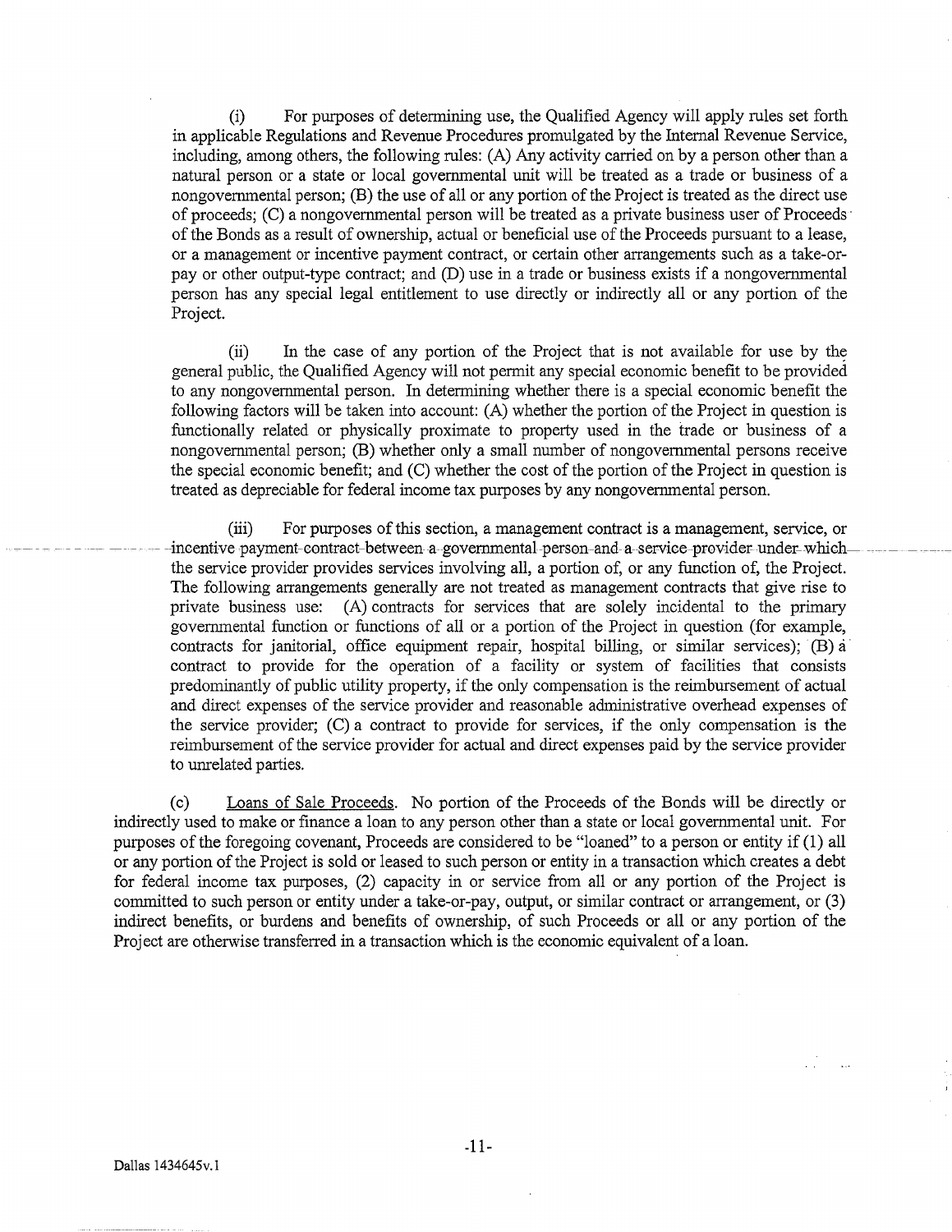#### SECTION 4.04 Arbitrage Rebate.

(a) The Qualified Agency shall timely take such lawful action as requested by the Executive Director to avoid or mitigate the obligation to make payments to the United States government under section 148(f) of the Code, unless an Authorized Agency Representative certifies to the Authority that the requested action is not practicable.

(b) If the Qualified Agency fails to cause Bond Proceeds to be expended within the time periods set forth in the Project Completion Schedule, the Executive Director may inquire as to the nature of such failure and the extent to which it is expected to continue.

(c) The Qualified Agency reasonably expects to use at least seventy-five percent (75%) of the "available construction proceeds" of the Bonds for "construction expenditures," as such terms are defined in Treasury Regulation 1.148-7(f). The Qualified Agency shall use its best efforts to expend all funds necessary to complete its Project within the two-year expenditure period set forth in section 148(f)(4)(C) of the Code as follows: (i) 10 percent of the funds within the 6-month period beginning on the date the Bonds are issued; (ii) 45 percent of the funds within the 1-year period beginning on such date; (iii) 75 percent of such funds within the 18-month period beginning of such date; and (iv) 100 percent of such funds within the 2-year period beginning on such date. If a portion of the Project Completion Amount will remain unexpended as of the close of the two-year period beginning with the Closing Date (or such other period as specified by the Executive Director), the Qualified Agency, not later than the close of such period, shall notify the Executive Director of the amount of such unexpended funds and the purpose(s)-for-which-such-funds-are-being retained in-the-Project Fund-after-such period.

SECTION 4.05 Disclosure Documents.

(a) The Qualified Agency shall provide the Authority, promptly upon request, with available information relating to the Qualified Agency or the Project that the Executive Director determines appropriate for inclusion in the Disclosure Documents. The Qualified Agency authorizes the Authority to include any such information in the Disclosure Documents.

(b) The Qualified Agency shall provide the Authority with certification of an Authorized Agency Representative to the effect that the information contained in the Disclosure Documents provided by the Qualified Agency is accurate and does not omit any information necessary to make the information provided not misleading.

(c) The Qualified Agency authorizes the Authority and any offeree or purchaser of the Bonds to rely on the information and certifications provided by the Qualified Agency under this section. The Bonds will not be issued unless the information and certifications requested under this section have been provided by the Qualified Agency.

### **ARTICLEV**

#### **PARTICULAR AGREEMENTS**

#### SECTION 5.01 Recordkeeping.

The Executive Director shall retain, as official records of the Authority, all Disbursement Certificates, the Project Completion Certificate, all Project Substitution Certificates, if any, and all Project status reports submitted by the Qualified Agency pursuant to this Financing Agreement.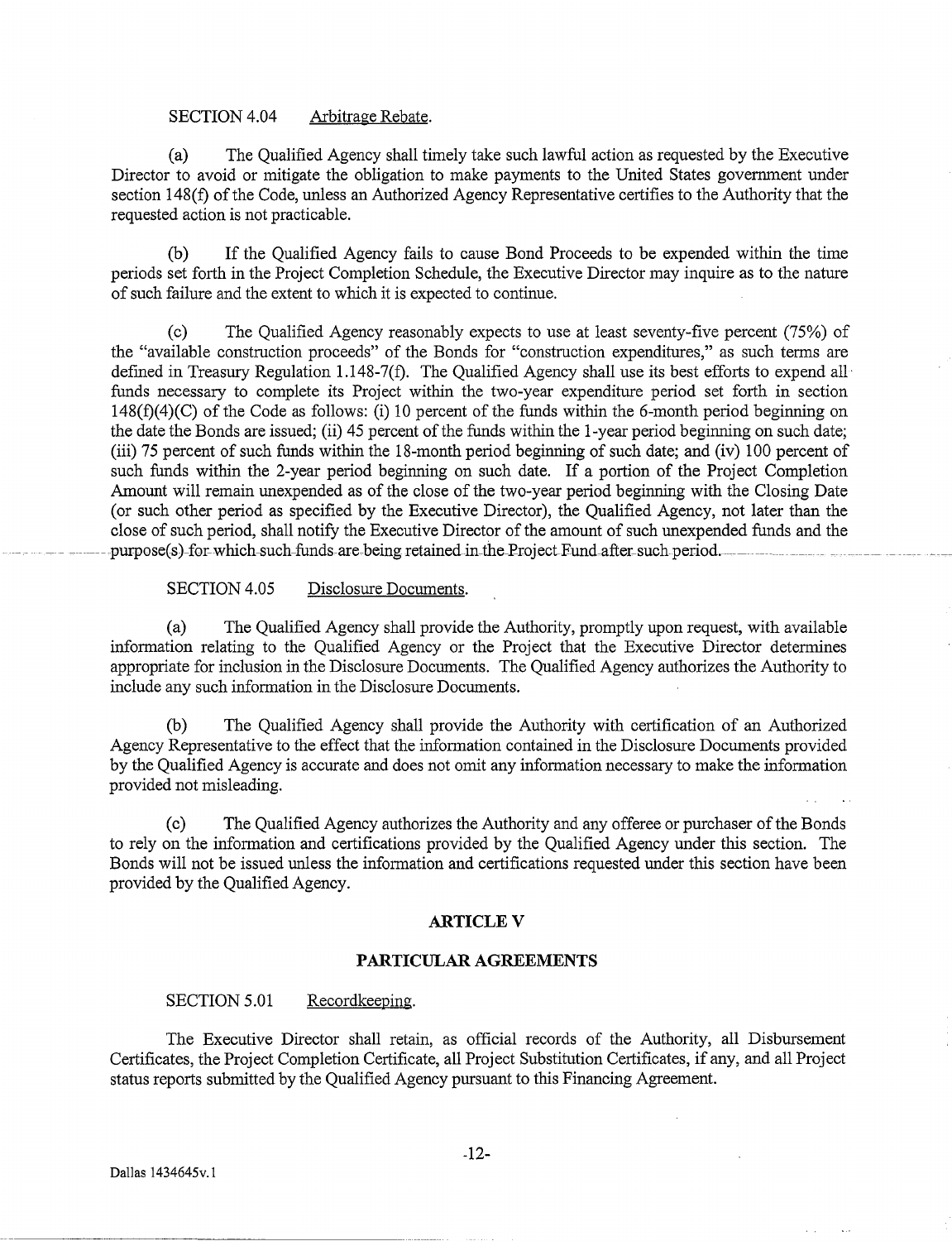#### SECTION 5.02 Indemnification of Qualified Agency.

The Qualified Agency represents that, subject to applicable law, it intends that each Facility Contract providing for payment of goods or services exceeding \$25,000 will require indemnification of the Qualified Agency. The Qualified Agency will be provided with insurance, a surety bond, or other form of financial assurance, from a financially sound provider that assures performance under such Facility Contract with respect to such indemnification, unless the Qualified Agency determines that such financial assurance is not necessary or is required in a reduced amount.

#### SECTION 5.03 Availability of Other Funding.

As of the Closing Date, the Qualified Agency represents that no funds (other than funds derived from Bond proceeds) have been appropriated to the Qualified Agency for the biennium in which the Bonds are issued for application to the payment of Project Costs that are to be paid with the proceeds of the Bonds. It is understood and agreed, however, that the Qualified Agency may apply funds other than Bond proceeds for payment of Project Costs in compliance with applicable law.

## SECTION 5.04 Real Property.

The Qualified Agency represents that, subject to applicable law, it does not intend to acquire real property at a purchase price in excess of\$25,000 unless:

 $(1)$  such property is suitable for the Qualified Agency's intended use and has no. defect or condition (including, without limitation, pollution or hazardous waste defects) that would jeopardize such use; or

(2) the Qualified Agency determines that, notwithstanding such nonsuitability, defect, or condition (as applicable), such acquisition is appropriate.

#### SECTION 5.05 Title Insurance.

The Qualified Agency represents that, subject to applicable law, it does not intend to acquire any real property at a purchase price in excess of \$25,000 unless:

(1) the Qualified Agency' title to such property is insured by title insurance in an amount not less than the purchase price paid by the Qualified Agency, subject to standard printed exceptions, with only those changes thereto normally required by a prudent purchaser; or

the Qualified Agency determines that the acquisition of such real property without such title insurance is appropriate.

#### SECTION 5.06 Project Design.

The Qualified Agency represents that the Project has been (or will be) designed to satisfy all of the purposes that the Qualified Agency intends the Project to serve, and that the Qualified Agency has .. used (or will use) all reasonable efforts to design the Project so that the Project will be provided, and can be operated, at such reasonable cost as is consistent with applicable legal requirements and the sound business judgment of the Qualified Agency.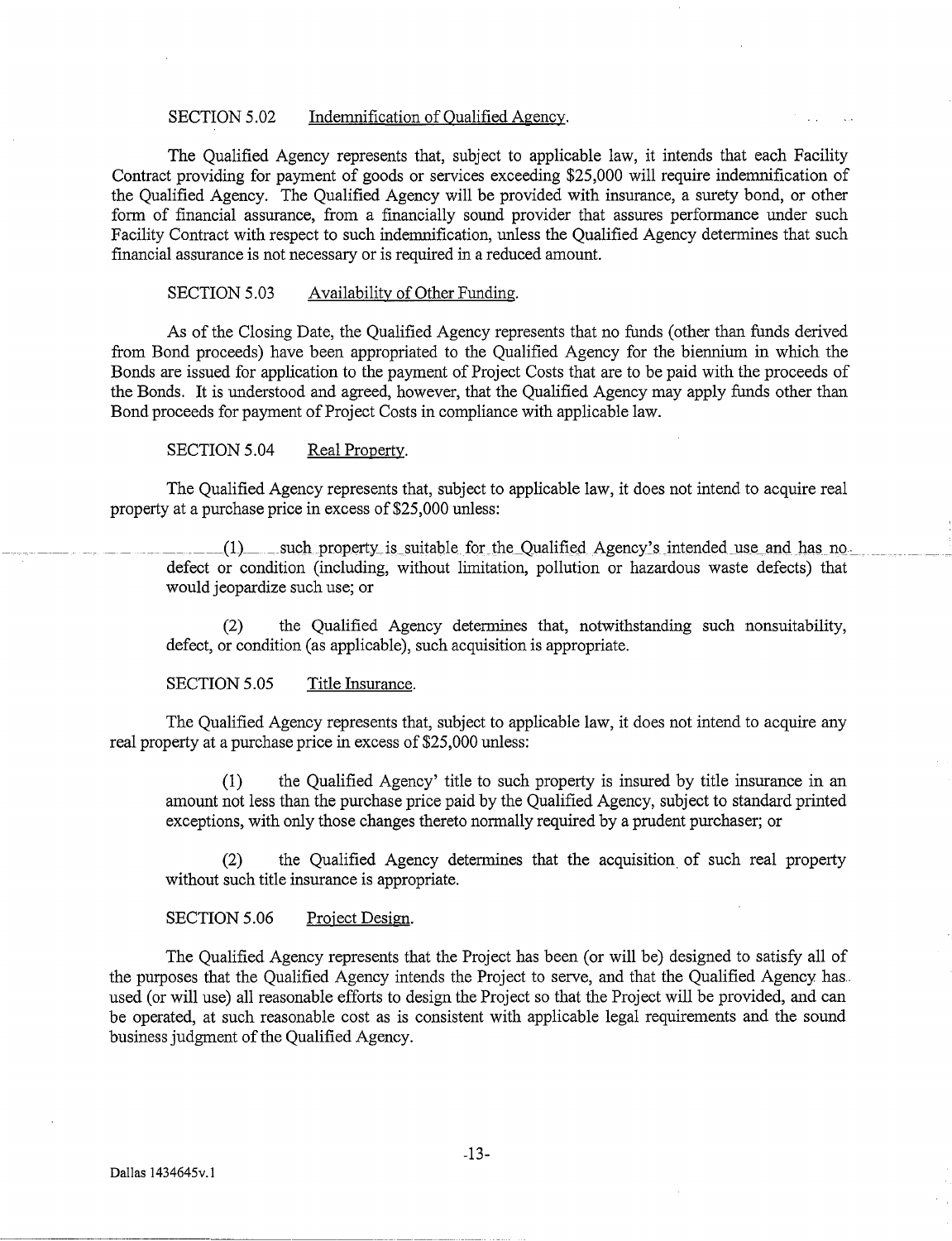#### **ARTICLE VI**

## **MISCELLANEOUS PROVISIONS**

SECTION 6.01 Term of Agreement.

This Financing Agreement shall take effect upon its delivery by the parties hereto and shall remain in effect until the Bonds have been fully paid or until no more periodic status reports are required from the Qualified Agency under this Financing Agreement, whichever is the later to occur.

#### SECTION 6.02 Amendment.

The Authority and the Qualified Agency, by mutual agreement, may amend this Financing Agreement if, before the amendment takes effect:

(1) the Qualified Agency obtains an opinion of its legal counsel to the effect that such amendment is permitted under the Agency Act and other law governing the Qualified Agency; and

(2) either of the following requirements is satisfied:

(A) the Authority obtains an opinion of Bond Counsel to the effect that such amendment will not constitute an Event of Taxability, violate the Authorizing Law or the Resolution, or adversely affect the rights of the Bond Owners thereunder, or

(B) the Bond Owners of at least a majority in aggregate principal amount of the outstanding Bonds affected by such amendment consent thereto.

SECTION 6.03 Notices and Other Communications.

(a) Notices, certificates, approvals, and other communications under this Financing Agreement shall be in writing and delivered by United States mail, postage paid, by telex, telegram, or other electronic transmission, or by express or personal delivery, addressed as follows:  $\mathbb{Z}^{\mathbb{Z}^2}$ 

(1) if to the Qualified Agency:

Texas Department of Public Safety 5805 North Lamar Boulevard Austin, Texas 78752 Attention: Chief of Finances

(2) if to the Authority:

Texas Public Finance Authority 300 West 15th Street, Suite 411 Austin, Texas 78701 Attention: Executive Director

-14-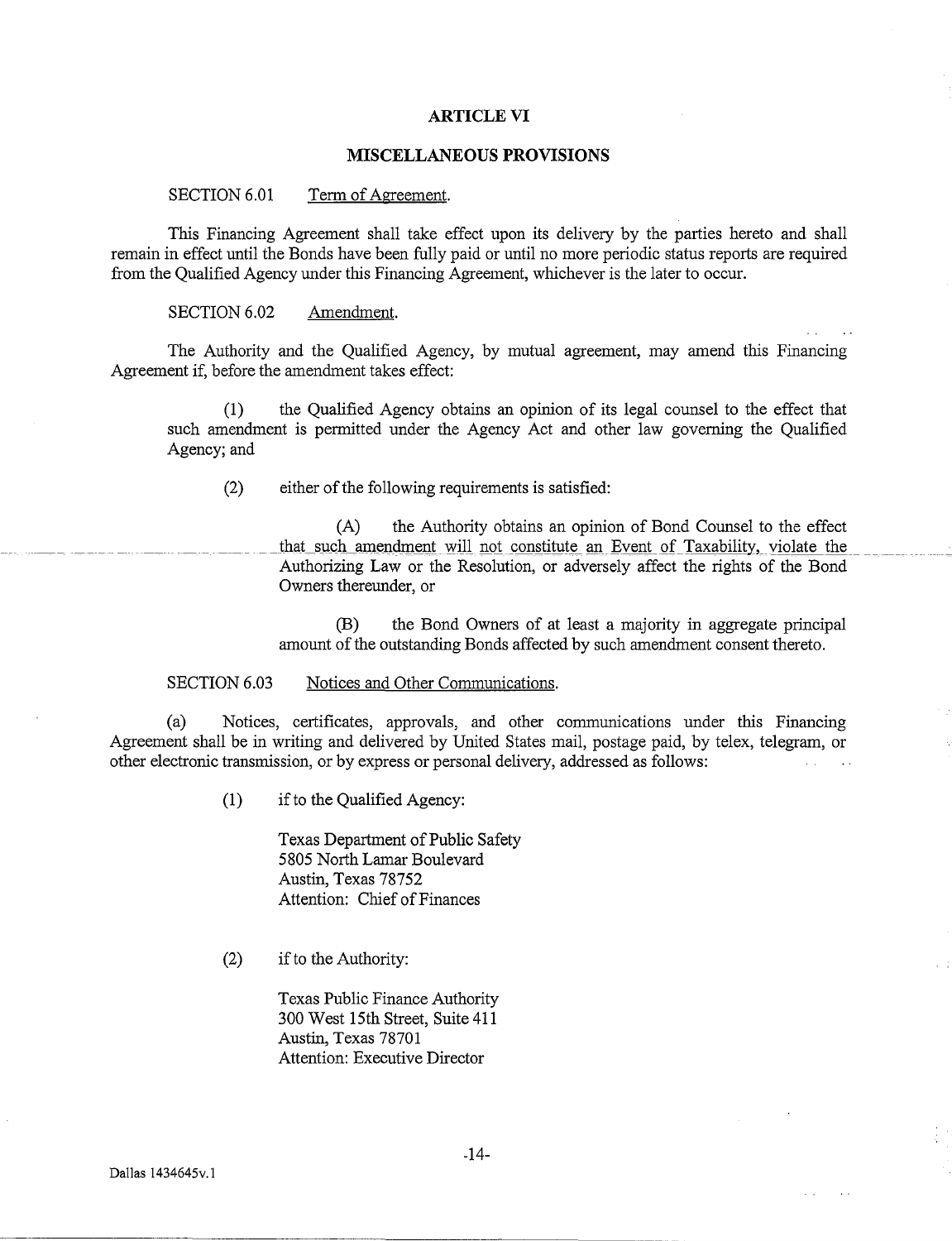(3) if to the Comptroller:

Comptroller of Public Accounts of the State of Texas  $208$  East  $10^{th}$  Street Austin, Texas 78701 Attention: Chief Investment Officer

 $\mathcal{L}^{\pm}$  .

 $\mathbf{A}$ 

(b) Any such party may designate any additional or different address to which communications under this Financing Agreement shall be delivered by giving at least five days' advance notice thereof to the affected party.

(c) Any communication delivered by mail in compliance with this section is deemed to have been delivered as of the date of deposit in the mail.

(d) A provision of this Financing Agreement that provides for a different method of giving notice or otherwise conflicts with this section supersedes this section to the extent of the conflict.

SECTION 6.04 Exclusive Benefit.

This Financing Agreement shall inure to the exclusive benefit of and be binding on the Authority, the Qualified Agency, and their respective successors.

SECTION 6.05 Severability.

If any part of this Financing Agreement is ruled unenforceable by a court of competent jurisdiction, this Financing Agreement shall remain operable to the fullest extent possible under the application of such ruling.

SECTION 6.06 Conflict with Memorandum.

In the event of a conflict between this Financing Agreement and the Memorandum, this Financing Agreement shall supersede the Memorandum to the extent of the conflict.

SECTION 6.07 Counterparts.

This Financing Agreement may be executed in multiple counterparts, each of which shall be an original and all of which shall constitute one and the same document.

SECTION 6.08 Governing Law.

This Financing Agreement shall be governed by and construed in accordance with the laws of the· State.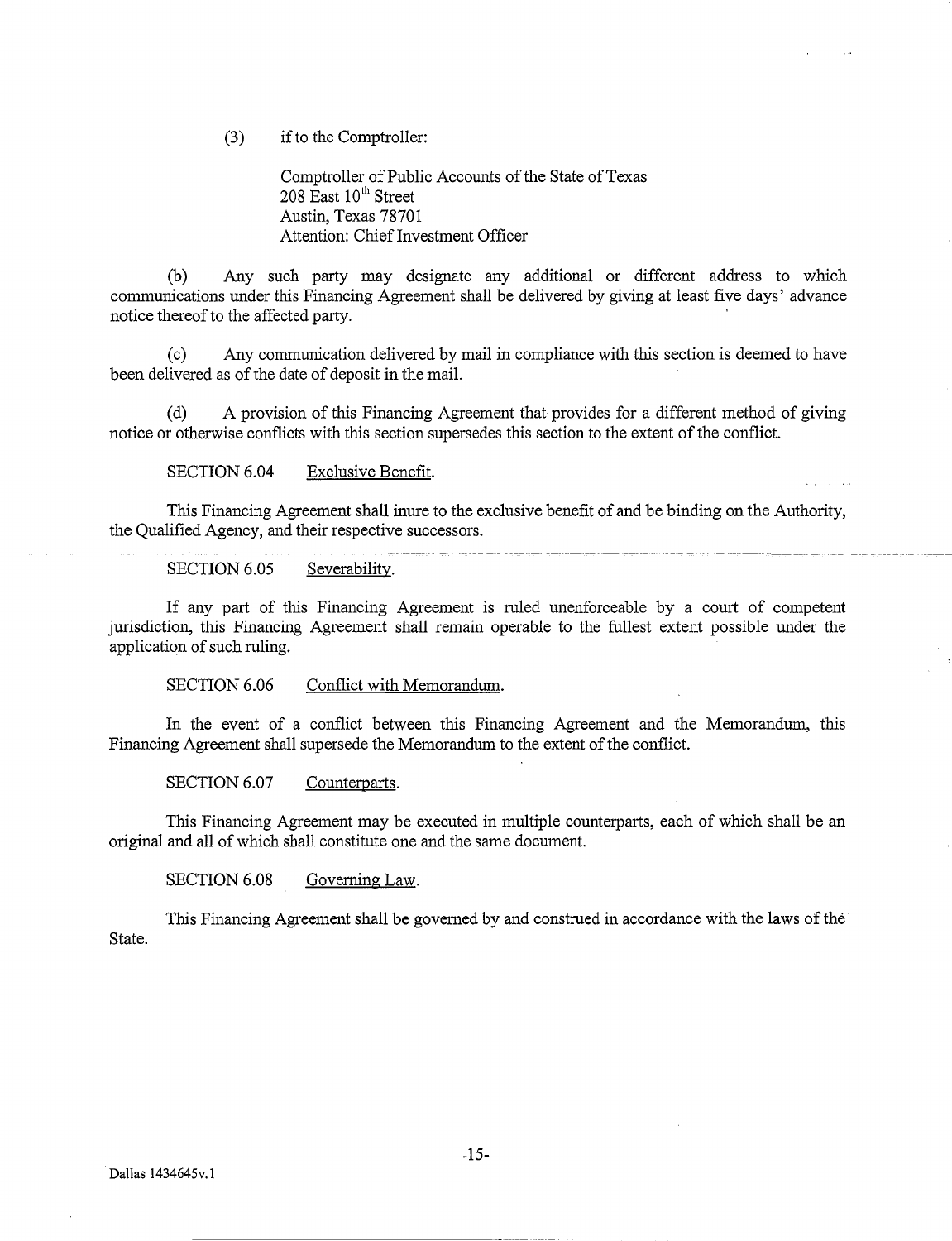IN WITNESS WHEREOF, the parties have caused this Financing Agreement to be executed by their respective duly authorized officers as of the date first above written.

TEXAS PUBLIC FINANCE AUTHORITY

By: Cimuly K Edward

Kimberly K. Edwards Executive Director

TEXAS DEPARTMENT OF PUBLIC SAFETY

 $Bv:$ 

Thomas A. Davis, Jr. Director

EXECUTION PAGE FOR FINANCING AGREEMENT

 $\bar{\mathcal{A}}$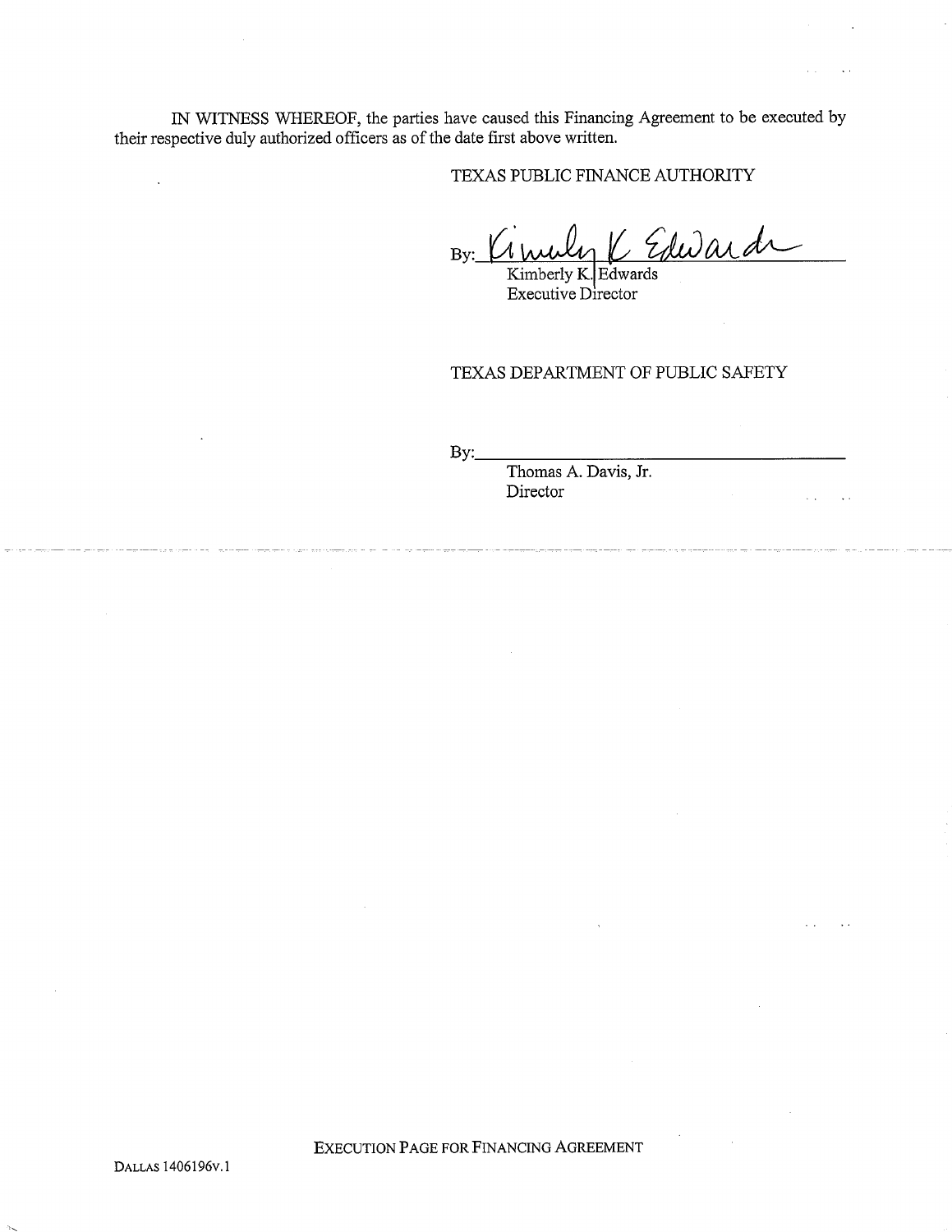IN WITNESS WHEREOF, the parties have caused this Financing Agreement to be executed by their respective duly authorized officers as of the date first above written.

## TEXAS PUBLIC FINANCE AUTHORITY

 $\mathbf{B}$ y:

Kimberly K. Edwards Executive Director

## TEXAS DEPARTMENT OF PUBLIC SAFETY

By· Thomas A. Davis, Jr. David J. Director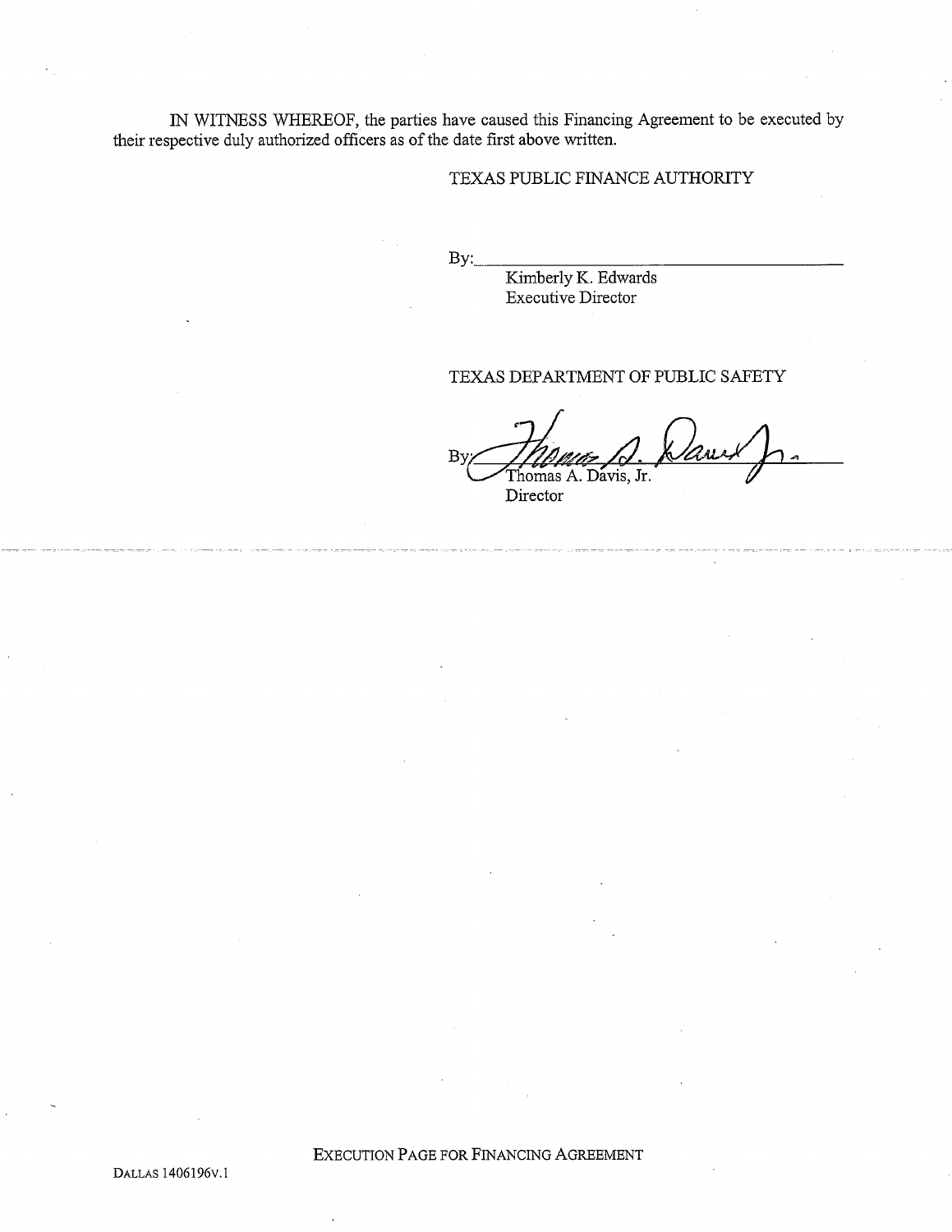# EXHIBIT A TO THE FINANCING AGREEMENT

# DESCRIPTION OF THE PROJECT

| PROJECT COMPONENTS                                      | <b>ESTIMATED COST</b> | <b>ESTIMATED USEFUL LIFE</b> |
|---------------------------------------------------------|-----------------------|------------------------------|
| Regional Office and Land -- Hidalgo                     | \$7,800,000           | 50 years                     |
| <b>Emergency Vehicle Operations</b><br>Course           | \$4,000,000           | 50 years                     |
| Crime Laboratory Expansion -<br>Abilene                 | \$100,000             | 50 years                     |
| Crime Laboratory New Building -<br>Corpus Christi       | \$1,100,000           | 50 years                     |
| Crime Laboratory Expansion – El<br>Paso Office and Land | \$600,000             | 50 years                     |
| Crime Laboratory Expansion - Tyler                      | \$800,000             | 50 years                     |
| Crime Laboratory Expansion -<br>Austin                  | \$2,600,000           | 50 years                     |
| Crime Laboratory Expansion -<br>Houston                 | \$1,200,000           | 50 years                     |
| Rio Grande City Area Office                             | \$900,000             | 50 years                     |
| Regional Office in Lubbock and<br>Crime Lab             | \$900,000             | 50 years                     |
| Total                                                   | \$20,000,000          |                              |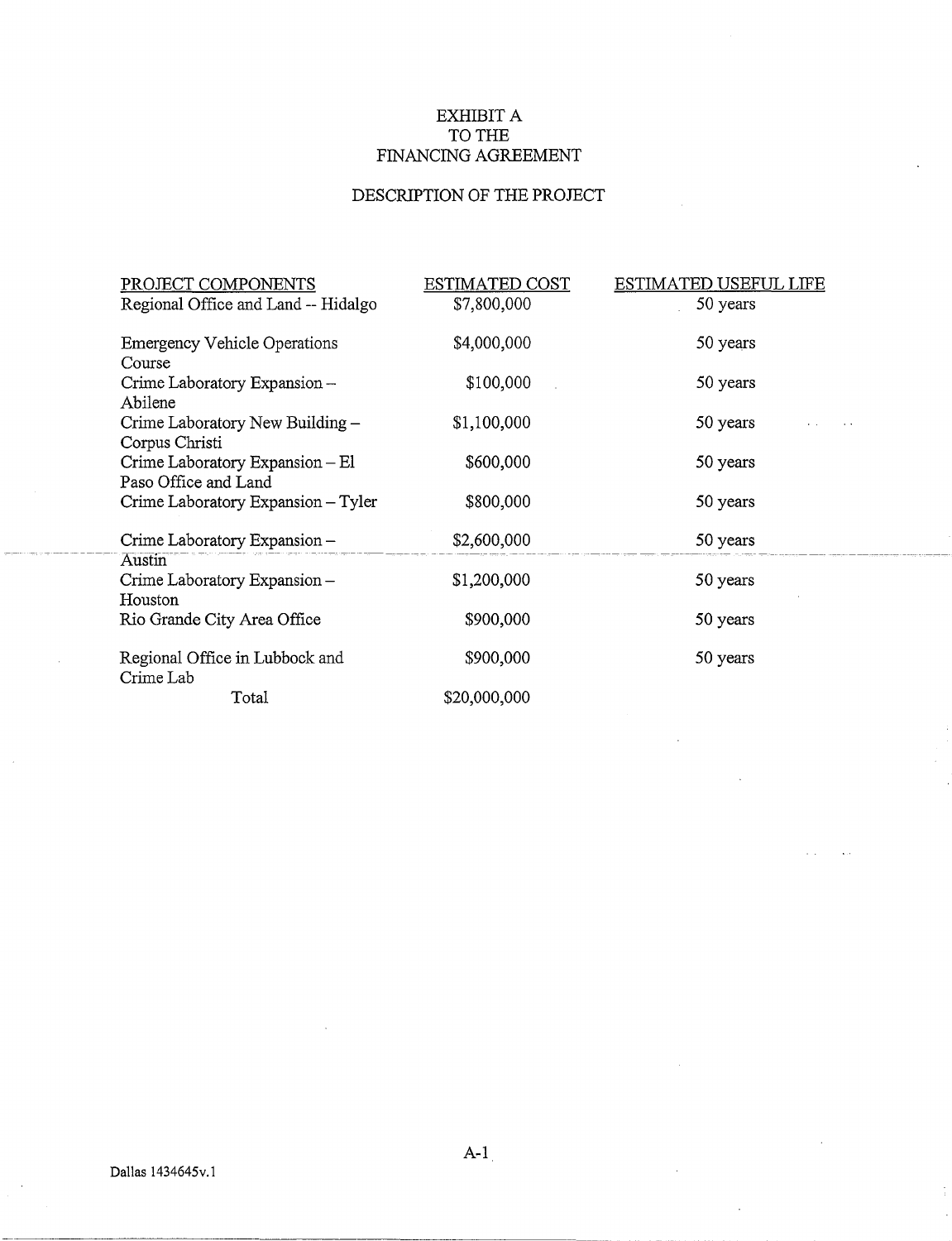## EXHIBIT **B** TO THE FINANCING AGREEMENT

# PROJECT COMPLETION SCHEDULE

# EXPENDITURE PERIOD

## PROJECTED PROJECT EXPENDITURES EACH PERIOD\*

 $\mathbf{r}$ 

 $\sim 10$  $\sim 100$ 

 $\sim 10^7$ 

 $\sim$ 

 $\sim$ 

\$3,174,936

6 Months

#### 12 Months

# \$12,825,064

18 Months

\$4,000,000

\*Does not include estimated Fringe Benefits which will be paid -- --from Froceeds. - - - -- - - -- - - ----- -- ----

B-1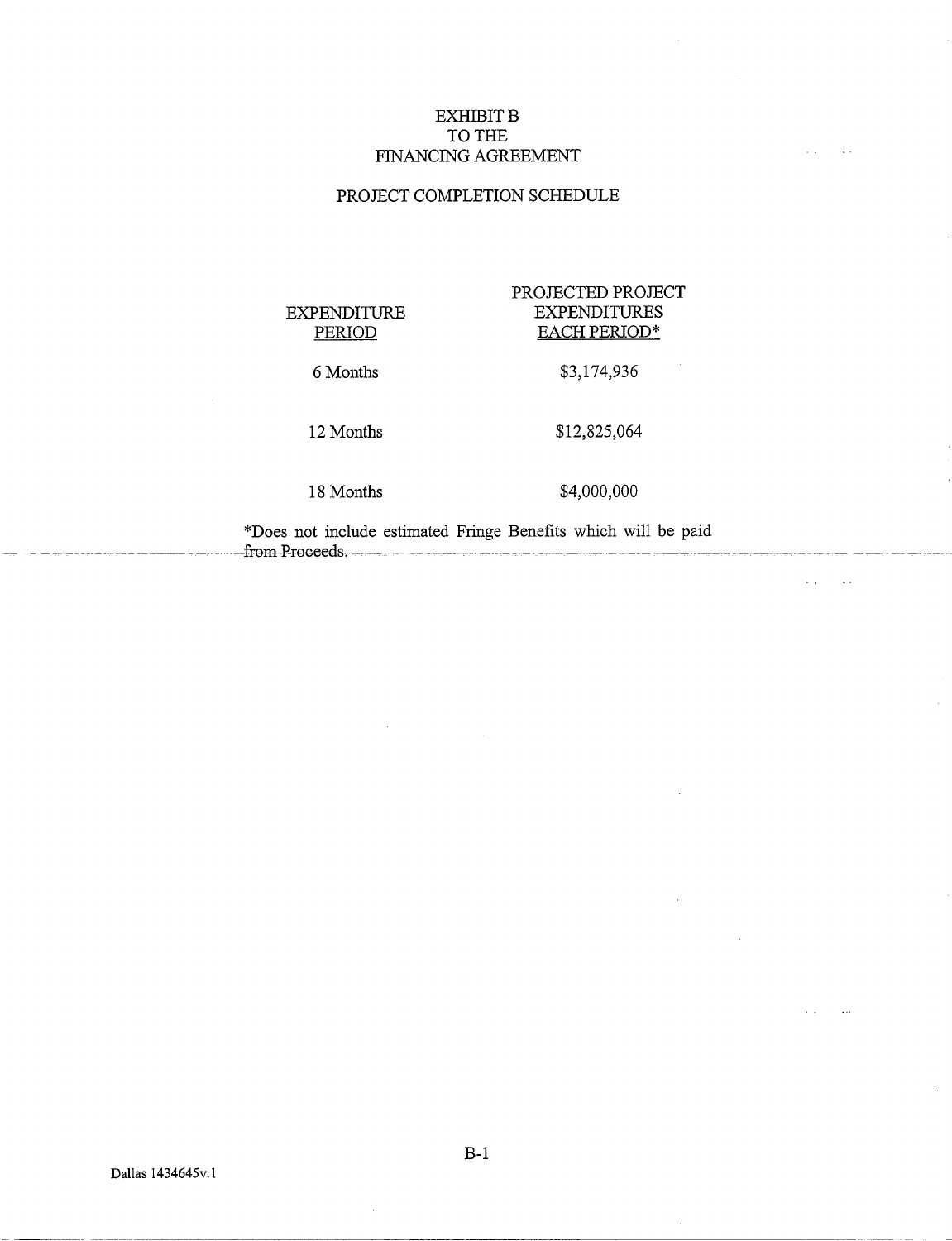## EXHIBITC TO THE FINANCING AGREEMENT

### GOVERNMENTAL PROJECT APPROVALS

As of the Closing Date, the following licenses, permits, and other govermnental approvals necessary to complete the Project have not been obtained (Describe each such approval (e.g., utility easement), stating for each (1) the identity of the Project facility (or facilities) for which such approval is required, (2) the primary requirements necessary to obtain such approval, and (3) the date that such approval is expected to be obtained):

The Texas Facilities Commission (TFC) and the Texas Department of Public Safety (DPS) are in the process of identifying property in Corpus Christi, El Paso, Rio Grande City and Hidalgo County. Required licenses, permits and other governmental approvals are unknown at this time. Regarding the remaining projects, Emergency Vehicle Operations Course, Abilene, Tyler, Austin, Houston, and Lubbock we have not begun-or have just-entered into-the programming-design phaseand these types of issues have not been identified by the Architect/Engineers.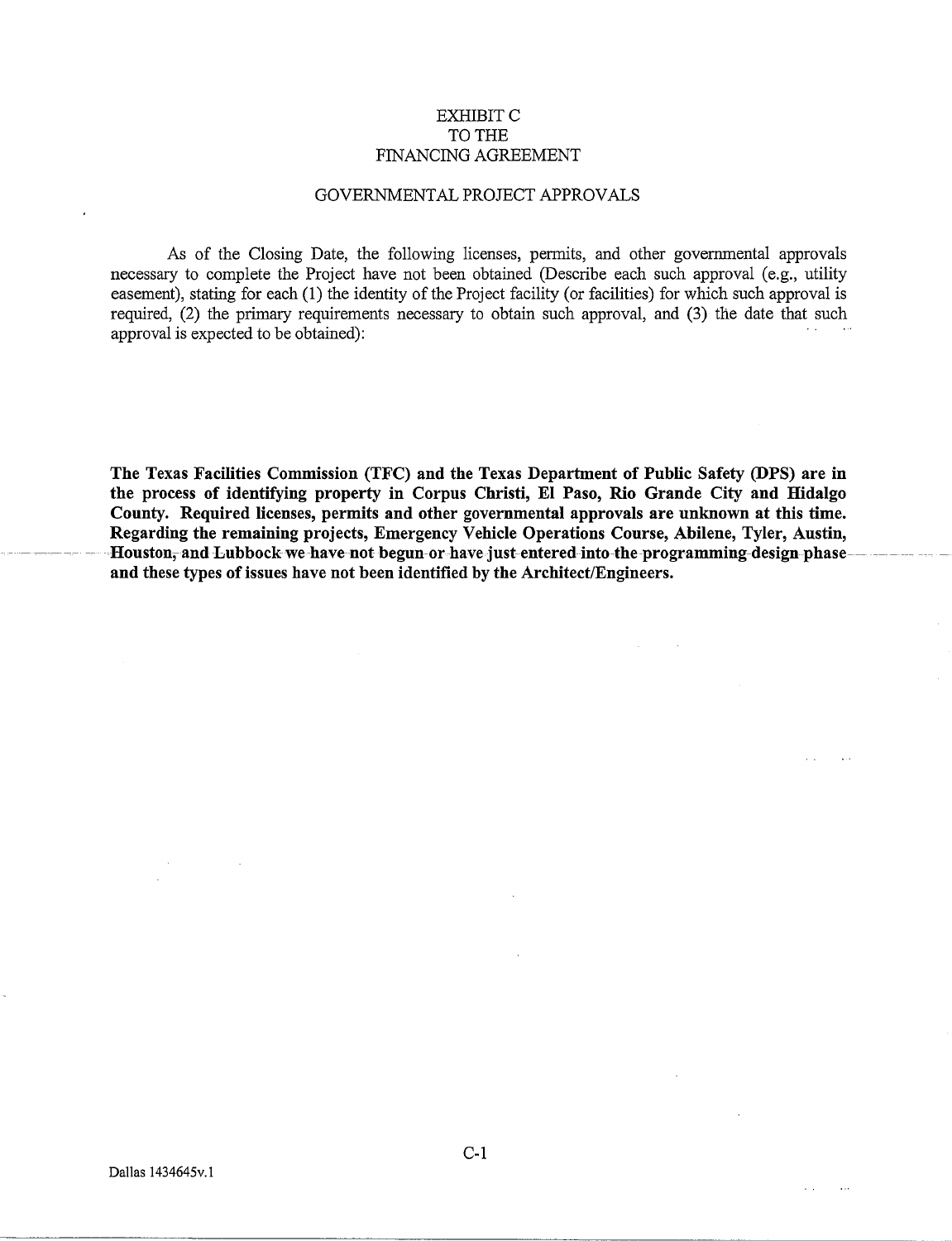## EXHIBITD TO THE FINANCING AGREEMENT

## FORM OF DISBURSEMENT CERTIFICATE

## DISBURSEMENT CERTIFICATE

The undersigned hereby certifies, on behalf of the TEXAS DEPARTMENT OF PUBLIC SAFETY (the "Qualified Agency"), as follows:

(a) The capitalized terms in this Certificate that are not herein defined shall have the meanings defined in the Financing Agreement, dated as of July 1, 2008, between the Qualified Agency and the Texas Public Finance Authority.

(b) The Qualified Agency (Texas Department of Public Safety Agency No. [11]) requests disbursement from the Project Fund to pay Project Costs in the aggregate amount of \$ . The aggregate of all disbursements (including this disbursement) from the Project Fund requested by the Qualified Agency to date is \$

(c) Except as previously disclosed in writing to the Executive Director, the Qualified Agency is not in breach of any representation, warranty, or agreement in the Financing Agreement.  $\Box$ 

(d) The Qualified Agency reasonably expects to submit payment vouchers, in the aggregate amount of the disbursements requested by this Certificate, for the payment of the Project Costs for which disbursement is requested.

(e) For each item of Project Costs for which a disbursement of funds is requested, state the following information [attach separate sheet if necessary]:

| Program<br>Cost<br>Account | Appropriated<br>Fund<br>No. (D22<br>Profile) | Agency Fund<br>No.<br>(D23 Profile) | Agency<br>General<br>Ledger<br>Account | Appropriation<br>Year | Amount of<br>Disbursement | Project<br>Identification |
|----------------------------|----------------------------------------------|-------------------------------------|----------------------------------------|-----------------------|---------------------------|---------------------------|
|                            |                                              |                                     |                                        |                       |                           |                           |

IN WITNESS WHEREOF, the undersigned executes this Certificate on the date shown below.

### TEXAS DEPARTMENT OF PUBLIC SAFETY

By: \_\_\_\_\_\_\_\_\_\_\_\_\_\_\_\_ \_

Authorized Representative Date: \_\_\_\_\_\_\_\_\_\_\_\_\_\_\_\_\_ \_

 $D-1$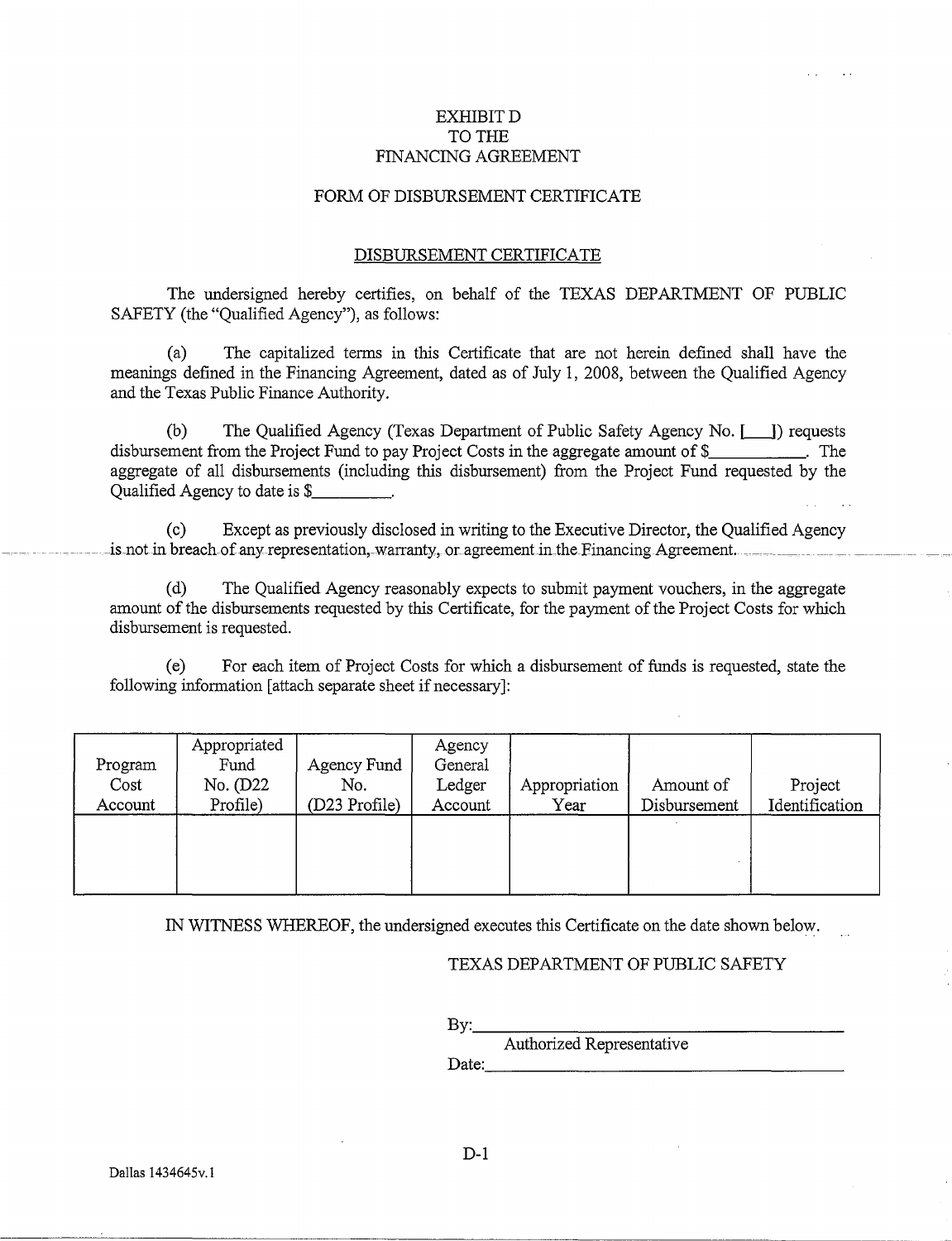## EXHIBIT E TO THE FINANCING AGREEMENT

### MONTHLY STATUS REPORT INFORMATION

The monthly status report prepared by the Qualified Agency pursuant to this Financing Agreement shall contain the following information with respect to the Project:

- (1) identity of the Project Components (name, ID no., etc.) and the original date on which such Project Components were first financed hereunder;
- (2) fund number(s);
- (3) the budget amount for the Project Components (including adjustments, if any);
- (4) description of work category;
- (5) amount expended for reporting month;
- ( 6) total amount expended to date;
- (7) amount encumbered;
- (8) available balance;
- (9) percent work complete;
- (1 0) percent funds expended; and
- (11) narrative identifying any problems (including, without limitation, delays and cost overruns) and indicating whether such problems will substantially alter the work schedule or costs.

 $\mathbf{r}$  .

(12) identify any use of the Project or facilities by any Person other than a state or local governmental unit.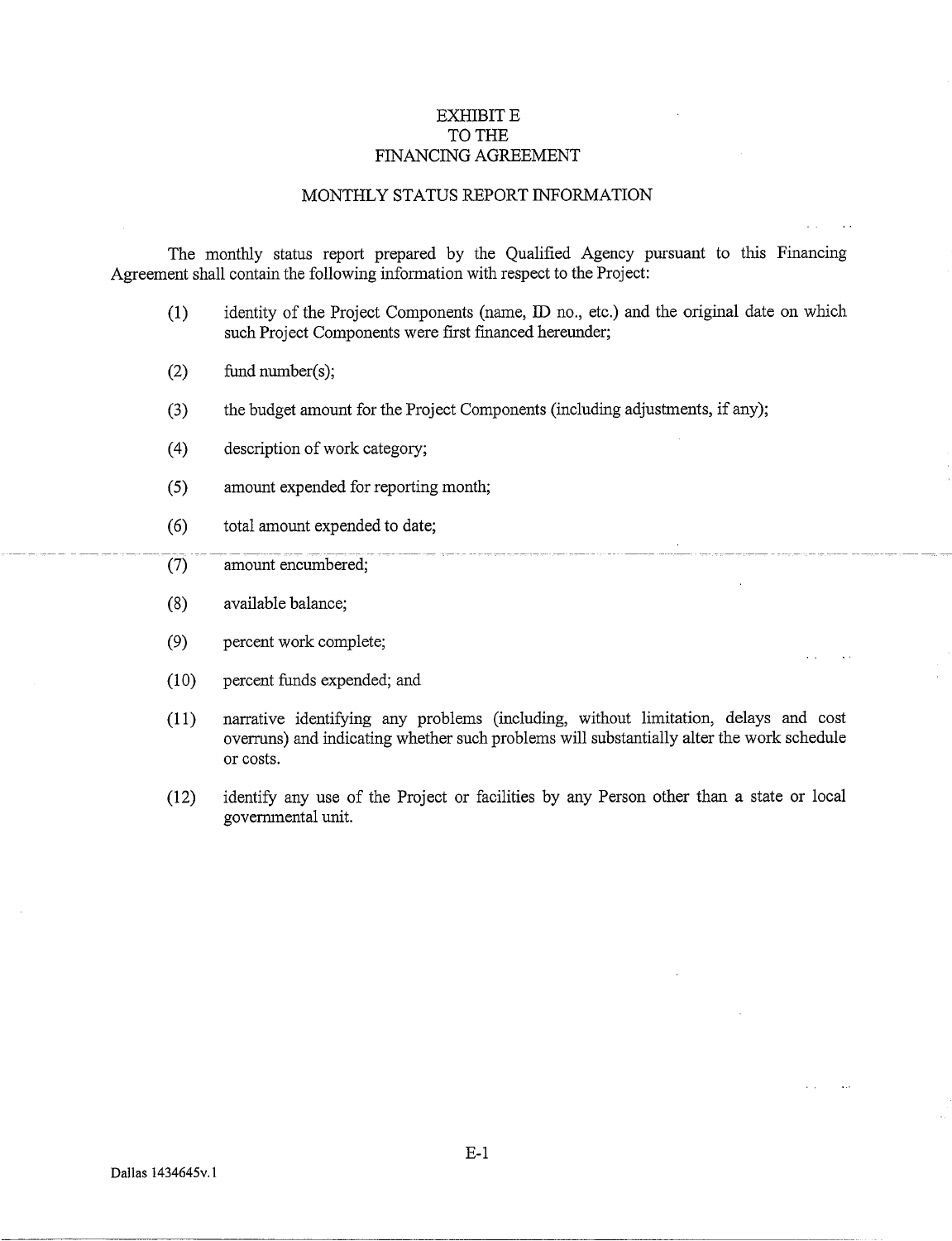## EXHIBIT F TO THE FINANCING AGREEMENT

## FORM OF PROJECT COMPLETION CERTIFICATE

## PROJECT COMPLETION CERTIFICATE

The undersigned hereby certifies, on behalf of the TEXAS DEPARTMENT OF PUBLIC SAFETY (the "Qualified Agency"), as follows:

(a) The capitalized terms in this Certificate that are not herein defined shall have the meanings defmed in the Financing Agreement, dated as of July 1, 2008, between the Qualified Agency and the Texas Public Finance Authority.

(b) The Project was completed on (or no further proceeds of the Bonds are to be expended for Project Costs as of) *[insert date]*.

(c) Except for \$ (the "Retainage"), all Project Costs that have been incurred have been paid, and no further disbursements from the Project Fund for the payment of Project Costs will  $\frac{1}{2}$  be necessary.

(d) The Retainage is sufficient to pay all claims (1) for the payment of any Project Costs that are not presently due, and (2) for the payment of any Project Costs the liability for which is being contested or disputed by the Qualified Agency.

IN WITNESS WHEREOF, the undersigned executes this Certificate on the date shown below.

## TEXAS DEPARTMENT OF PUBLIC SAFETY

By:, \_\_\_\_\_\_\_\_\_\_\_\_\_\_\_\_ \_

Authorized Agency Representative

Date:  $\frac{1}{2}$  and  $\frac{1}{2}$  and  $\frac{1}{2}$  and  $\frac{1}{2}$  and  $\frac{1}{2}$  and  $\frac{1}{2}$  and  $\frac{1}{2}$  and  $\frac{1}{2}$  and  $\frac{1}{2}$  and  $\frac{1}{2}$  and  $\frac{1}{2}$  and  $\frac{1}{2}$  and  $\frac{1}{2}$  and  $\frac{1}{2}$  and  $\frac{1}{2}$  and  $\frac{1$